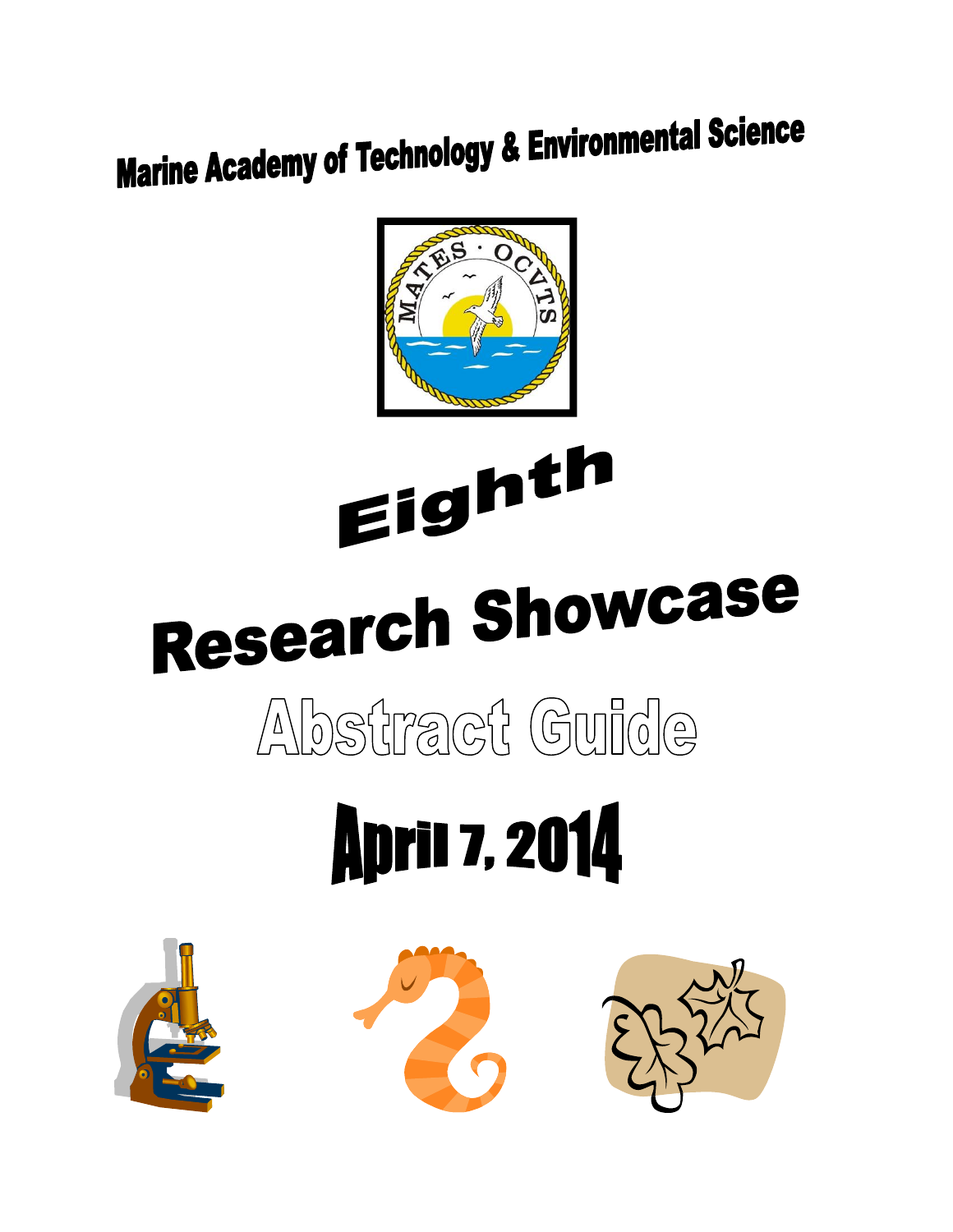**It is our eighth year of the MATES Research Expo! This was a great year for student research outside of MATES with 19 projects presented at the Delaware Valley Science Fair and four papers presented at the Rutgers Junior Science and Humanities Symposium and Monmouth Junior Science Symposium. All freshmen and transfer students were required to conduct an independent experiment. Once completed, the students completed a poster culminating in the poster session on April 7, 2014. Many hours went into the projects as the first year MATES students will be presenting their posters. All posters will be displayed in alphabetical order of their last names in separate categories. They will also be judged based on their category.** 

**We would like to thank the students for their project presentations this year. The students worked hard and it will show in the following abstracts, and during the poster session. Thanks to the MATES Parent-Teacher-Student Organization that was generous in providing funds for materials for numerous projects. We wish to thank our Ocean County Vocational Technical School Board of Education, Administration (Mr. Hoey, Ms. Weber-Loeffert, Mr. Frazee, and Ms. Carroll) and MATES Staff, especially Mr. Jason Kelsey and Mr. David Werner (both advisors), Mr. Michael Bixler, Ms. Maryann Minnier, Ms. Mia Dill, Mrs. Kelly Kelsey, Mr. Adam Sprague (advisor), Mr. Gary MacDonald, and Mr. Brian Coen who contributed to the success of the project. Also, thanks to Ms. Robyn Chiariello, Ms. Esther Gallacchio, and our wonderful maintenance staff for all of their support and assistance.** 

**Thanks to the parents who have contributed much time and effort in making the projects possible. Without their support, this research would not be possible. I would like to take this time to thanks Sarah Jakositz, Meaghan Martin and Leah Goldsberry (class of 2014) for organizing research mentoring sessions for the freshmen. And, last, but not least, a very special thank you to all of our judges who volunteer to provide our students with constructive feedback about their projects. We greatly appreciate your time and expertise in making the 2014 MATES Research Expo a real success.** 

 **Congratulations to all of the students listed in this guide.** 

**Sincerely,**

John Work

**John Wnek, supervisor, Science and Research**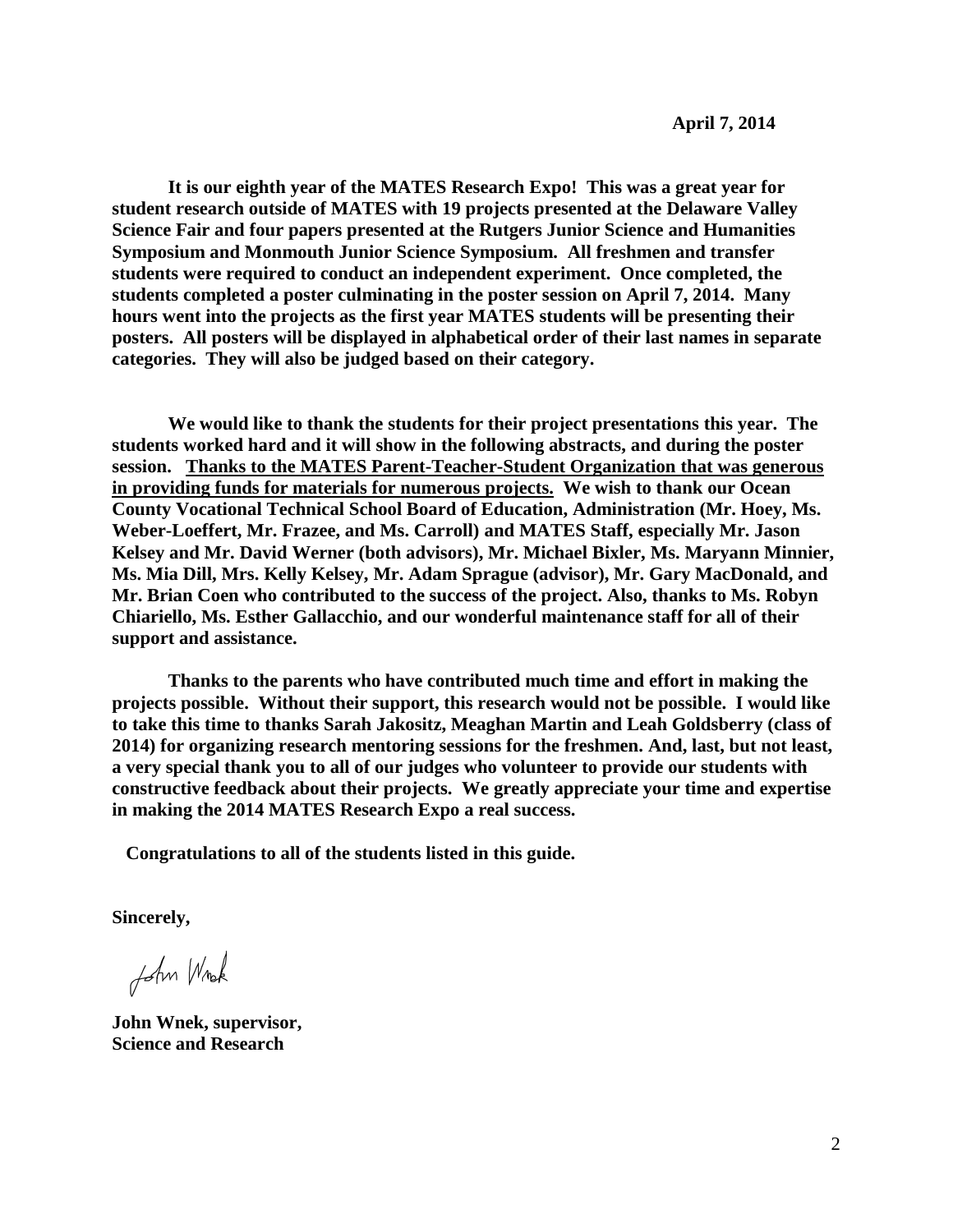### **TABLE OF CONTENTS**

| <b>CATEGORY</b>                                       | <b>PAGES</b> |
|-------------------------------------------------------|--------------|
| <b>AQUATIC AND MARINE ENVIRONMENTS</b>                | $4 - 6$      |
| <b>BACTERIOLOGICAL AND MICROBIOLOGY</b>               | $7 - 8$      |
| <b>BEHAVIORAL SCIENCE: HUMAN REACTION/MEMORY 8-10</b> |              |
| <b>BEHAVIORAL AND SOCIAL SCIENCE</b>                  | $11 - 13$    |
| <b>BOTANY</b>                                         | $13 - 16$    |
| <b>ENVIRONMENTAL</b>                                  | $16 - 18$    |
| <b>HUMAN HEALTH AND FUNCTION</b>                      | $19 - 21$    |
| PHYSICAL SCIENCE                                      | $21 - 23$    |
| <b>SPORTS - PHYSIOLOGY AND FUNCTIONS</b>              | $23 - 26$    |
| <b>ZOOLOGY</b>                                        | $26 - 28$    |
| <b>GRADE 10 PROJECTS</b>                              | $28 - 30$    |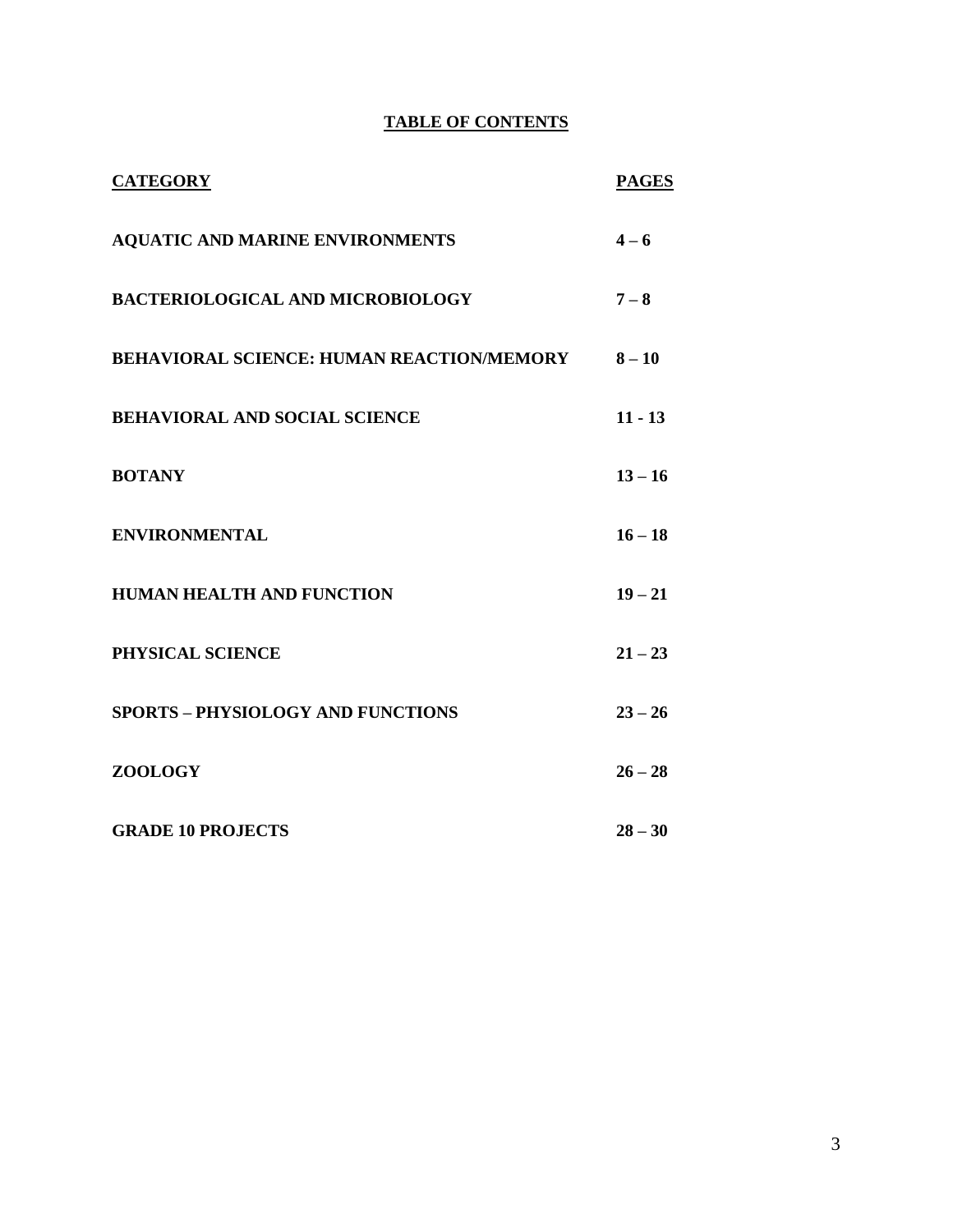### **AQUATIC AND MARINE ENVIRONMENTS**

### **101. DO COPPER-BASED ANTIFOULING PAINTS RELEASE COPPER INTO WATER?**

Dawson Brown, Block 3 Science Class, Marine Academy of Technology and Environmental Science (MATES), Advisor: Dr. John Wnek

Copper-based antifouling paints are used on the hulls of boats all over the world. Copper is so widely used due to the benefits of preventing marine growth on boat-bottoms, but it is also harmful. This study was completed to analyze how the copper used in antifouling paints releases into bay water. After collecting water from the Barnegat Bay, samples were placed in a tank with a jet pump to keep water flowing. Samples were taken every five days for a period of forty days. After each sample was taken, the water was replaced with a standing pool collected at the same time as the original sample to keep the water level constant. The results indicate that copper is released increasingly into the water over time, but not at a constant rate.

### **102. DOES SOIL TYPE AFFECT THE GROWTH OF SALTWATER-DAMAGED PLANTS?**

Julia Conway, Block 2 Science Class, Marine Academy of Technology and Environmental Science (MATES), Advisor: Mr. Jason Kelsey

Many parts of the Jersey Shore were flooded with brackish and ocean water during Hurricane Sandy, leaving crops damaged. All crops vary in salt tolerance levels, but could a partial source of the damage be the type of soil that a plant is in? To find this, "The effects of Sodium Chloride (NaCl) Solution of the Growth of Plants" from the Portland Community College was done to assess the relationship between the type of soil and reaction to saltwater flooding. Four different plants were given a sodium chloride solution with an 11.5% concentration and growth was measured over the course of 3 weeks. The experiment concluded that rich and sandy soils respond slightly better than clay-based soils. This shows that there is a relationship between the types of soil a plant is in and how it copes with saltwater inundation.

### **103. THE NITROGEN ABSORPTION OF AQUATIC PLANTS**

Kai Ongaro, Block 3 Science Class, Marine Academy of Technology and Environmental Science (MATES), Advisor: Mr. Dave Werner

The purpose of this study was to understand the nitrogen consumption of plants over a certain period of time. To do this, three different types of plants were tested water wisteria (*Hygrophila difformis)*, frogbit (*Hydrocharis morsusranae*), and pennywort (*Centella asiatica*). Two of each plant was obtained and put into the same conditions (same sunlight, nitrogen enriched water, container) along with a control contain with the same levels of nitrogen enriched water. These subjects were tested over a period of five days. The results from the experiment were very steady. Over the 5 test days, the nitrogen levels (in parts/million) almost all decreased to a value of 1 ppm. The information gathered was not as accurate as it could have been. Factors such as evaporation and accurate measuring tools were present in this lab. In the future, studies such as this can benefit the aquatic and terrestrial environments alike. Nitrogen levels in certain environments can affect the whole ecosystem. Knowledge on how to rid these areas of an excess, can be a great benefit.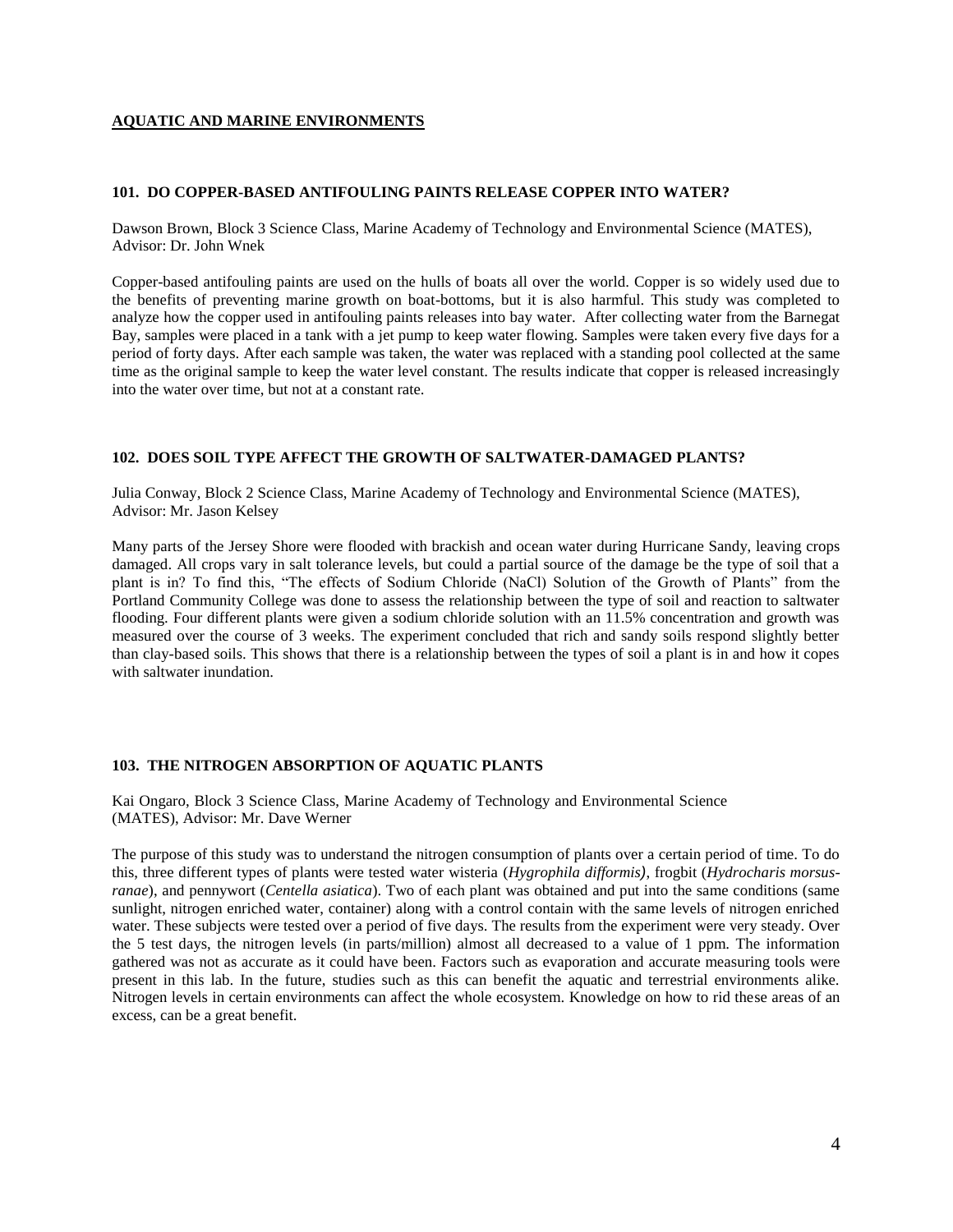### **AQUATIC AND MARINE ENVIRONMENTS (CONTINUED)**

### **104. WHICH ALGAE SPECIES GROWS BEST IN A CONCETRATED CARBON DIOXIDE ENVIRONMENT?**

Sean Sia, Block 1 Science Class, Marine Academy of Technology and Environmental Science (MATES), Advisor: Mr. Dave Werner

Because automobile combustion is one of the leading causes for excess amounts of carbon dioxide in the environment, what if algae were implemented to take in the carbon dioxide from the combustion? Algae can produce oxygen and it could also be used as a biofuel to decrease the amount of fossil fuels used. This experiment was conducted to identify the algae species that best grows in a concentrated carbon dioxide environment. There were four species of algae (*Chlorella, Peridinium*, *Gloeocapsa, and Oscillatoria*) that were observed every week throughout the month of December 2013.  $CO<sub>2</sub>$  was produced by mixing the base, baking soda, with the acid, vinegar. Using a microscope, after equally distributing the species throughout its container with the stirs, the estimated amount of algae in the bottle was determined by counting the number of cells per slide (density of algae). Growth rates of algae were compared between the concentrated CO<sub>2</sub> and the ambient air. *Chlorella* had the best ratios over the course of the experiment, and resulted with the least problems. Thus, it would be more efficient in the uptake of  $CO_2$  combustion for the next experiment with automobile combustion.

### **105. WHAT EEFECT DOES THE DRAINING OF THE LAKES AT LACEY, NJ HAVE ON NITRATE LEVELS?**

Kaitlyn Triano, Block 1 Science Class, Marine Academy of Technology and Environmental Science (MATES), Advisor: Mr. Dave Werner

During the winter, the lakes in Lacey Township, New Jersey are drained as a means to reduce algal growth in the spring. One of the problems associated with the lakes is high nutrient counts. Nitrates are nutrients that originate from animal waste, pollution, and fertilizer. Sometimes, nitrates from atmosphere deposition make up 40% of the nitrates that are affecting the environment. Too many nitrates in the water are indicators for poor water quality and this water can now affect the environment in negative ways. This study was conducted to determine the effect of draining the lakes on nitrate levels over time. After taking ten sets of samples from each of the four lakes and testing them for nitrates, it was concluded that after the drainage, the nitrates became more concentrated in the water, which initially increased the nitrate levels. However, after the last four weeks of testing, it seemed that some of the nitrate levels began to decrease. A key to removing excess nitrates is reduction and a process called denitrification. By draining the lakes, the bottom sediment becomes exposed to more aerobic conditions which affect the conversion of nitrates to nitrogen. Therefore, there must be a better solution than draining the lakes to reduce algae. This conclusion supports the hypothesis that the drainage of the lakes creates environmental issues and poor water quality. To fix this problem, the town must stop the drainage of the lakes in the winter and leave them in their natural state.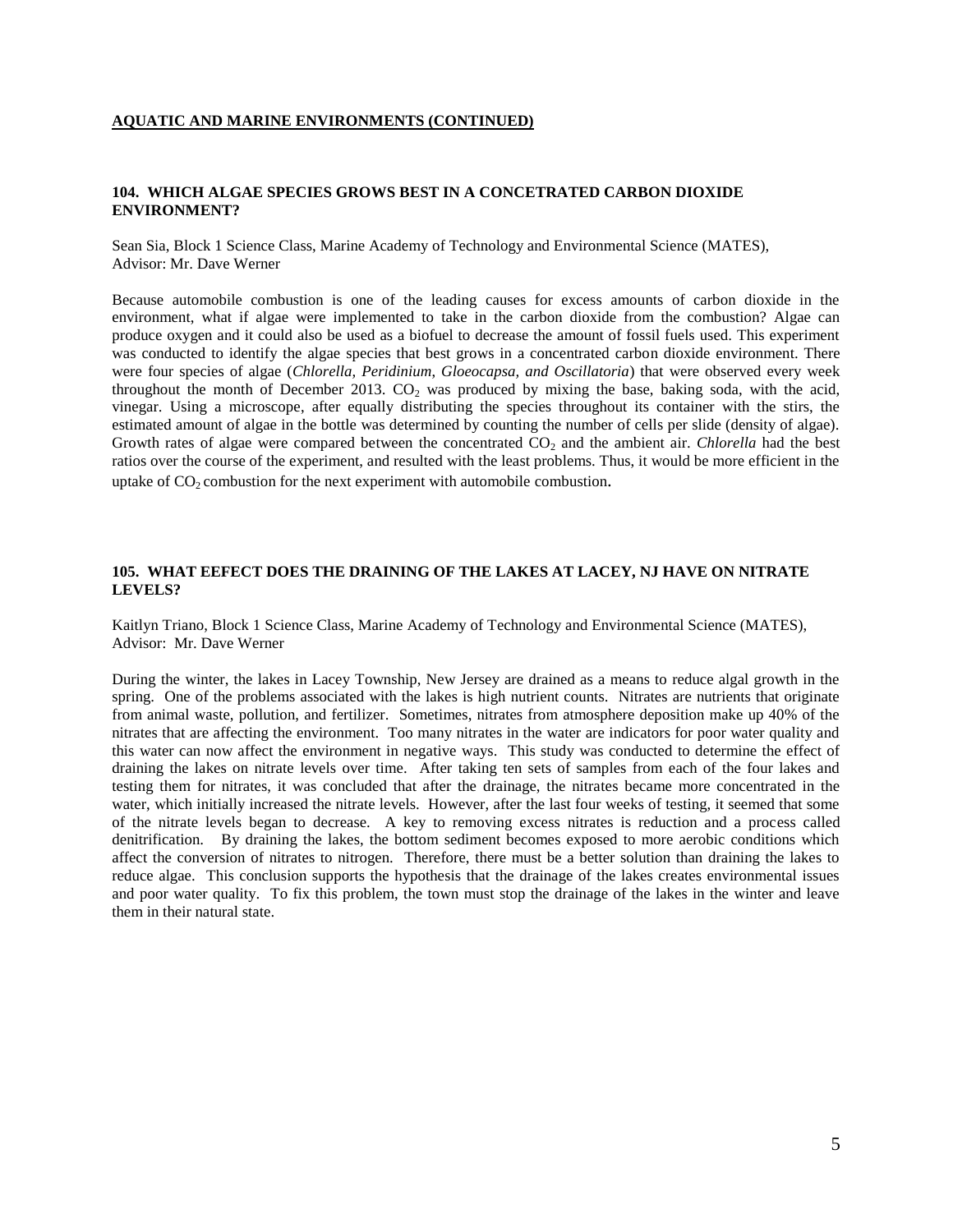### **AQUATIC AND MARINE ENVIRONMENTS (CONTINUED)**

### **106. TURBIDITY REDUCTION USING THREE DIFFERENT FLOCCULATION METHODS**

Laura Tsang, Block 1 Science Class, Marine Academy of Technology and Environmental Science (MATES), Advisor: Mr. Jason Kelsey, Dr. John Wnek

Turbid water is dangerous to animals, plants, and ultimately, humans. Eliminating turbidity usually requires a costly and involved process as it is filtered through a water purification plant. By simply adding a flocculation agent to turbid water, the contaminants can easily be filtered out leaving pure water behind. The seeds of the *Moringa oleifera* tree, mucilage from the *Opuntia ficus-indica* cactus pad, and aluminum sulfate were used in this study as flocculation agents. The effectiveness of the three different agents was compared by using a turbidity meter to find the turbidities of the treated water samples. The resulting turbidities were greater than the initial turbidities. It is theorized that the flocculating agents may have added to the turbidity while removing the initial cause for turbidity. Since *Moringa oleifera* seeds and *Opuntia ficus-indica* mucilage are edible and nutritious, the added turbidity resulting from using them as flocculating agents may not be harmful in any way; while the resulting turbidity from aluminum sulfate may have adverse health effects.

### **107. DOES DEBRIS WASHED INTO THE BARNEGAT BAY FROM SUPERSTORM SANDY HAVE AN EFFECT ON THE pH?**

Brendan Tumpey, Block 1 Science Class, Marine Academy of Technology and Environmental Science (MATES), Advisor: Dr. John Wnek

Barnegat Bay is a very delicate home to many plants and animals. However, this fragile balance was interrupted when Superstorm Sandy brought devastation to the East Coast, leaving an unprecedented amount of debris in Barnegat Bay. All of this debris could have a serious effect on the pH, or acidity, of the water, which would harm much of the life in the bay. In this experiment, four different metal samples, along with one sample of PVC, were placed in six different containers containing water from Barnegat Bay. Once a week for eight weeks, the pH of these water samples were measured and recorded. By the eighth week, the results show that the two samples that seemed to have the greatest affect were iron and steel. The pH levels of these two samples in week one were 7.21 for iron and 7.18 for steel. However, by week eight, the pH levels for both iron and steel were 6.78. This suggests that these metals did in fact make the water more acidic. All the samples seemed to follow a pattern, which means there may be another factor, such as weather/temperature, could have an effect on the pH of water.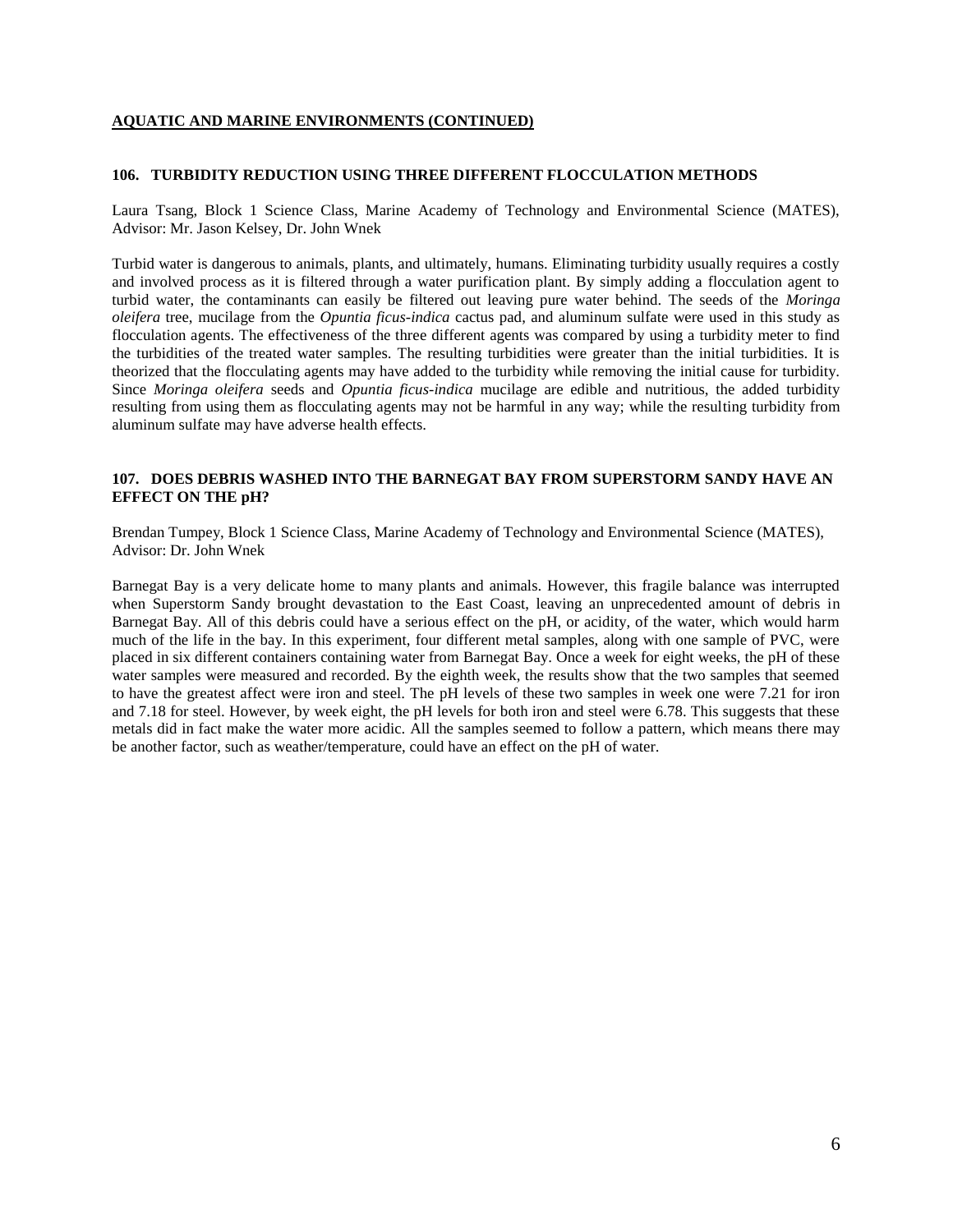### **BACTERIOLOGICAL AND MICROBIOLOGY:**

### **201. IS PITAVISTATIN INCLUDED IN THE ANTI-MICROBIAL AFFECTS THAT STATINS HAVE BEEN KNOWN TO EXHIBIT?**

Sarah Berger, Block 3 Science Class, Marine Academy of Technology and Environmental Sciences (MATES), Advisors: Mr. Jason Kelsey and Dr. John Wnek

Statins are a class of lipid-lowering drugs prescribed to treat high cholesterol. Some statins have shown varying degrees anti-microbial effects. Pitavastatin is a recent addition to this class of drugs. Does pitavastatin have the same effects on E.coli as the four other statins, and how do they compare? To answer this, three samples of each medicine were dissolved into an agar medium that was then infected with a sample of bacteria, E.coli. Three controls without medicine and just the agar medium were also infected as a comparator. The samples incubated for 192 hours at 35- 37˚ C, and observations were made every twenty-four hours to monitor bacterial growth. In the first twenty-four hours, there was growth amongst the bacteria. However, pitavastatin appeared to be bacteriostatic in the subsequent days. Simvastatin had a surge of bacterial growth initially, but manifested as a bactericide. The other three medications all had similar growth trends to each other; they slowed growth compared to the control. Conclusively, the cholesterol medicine has minimal effects on the bacteria. The statins all had some bacteriostatic effects and simvastatin showed bactericidal effects. This study holds importance in the medical field as statins are heavily prescribed and may have important effects on the normal bacterial growth in the patient's colon.

### **202. EFFECTIVENESS OF BACTERICIDES ON CULTURED PLATES**

Kelsey Esposito, Block 3 Science Class, Marine Academy of Technology and Environmental Science (MATES), Advisors: Mr. Jason Kelsey, Dr. John Wnek, and Mr. Adam Sprague.

*E. coli* is a type of bacteria that can be found on the food and produce that is consumed by humans; however, certain products are available to rid produce of any living bacteria. There are different types of treatments; ones that are sprayed on growing plants and others that are sprayed on already harvested produce. To find which type of treatment is the most effective in eliminating bacteria, five different products were sprayed on living bacteria and the efficiency was measured through the percent of bacteria dead in a given time period. Amidst the designated time intervals, the percent of dead bacteria on each plate had no significant difference between the two different types of bacteria-killing agents. Therefore, neither type of bacteria spray, based on real-life application timing, is more beneficial than the other. This information can be used when consumers purchase products for ridding bacteria on produce.

### **203. BACTERIAL GROWTH ON MUSICAL INSTRUMENTS OF DIFFERENT COMPOSITIONS**

Emilija Jeskeviciute, Block 4 Science Class, Marine Academy of Technology and Environmental Science (MATES), Advisor: Mrs. Kelly Kelsey

In the 21st century, playing musical instruments has become an everyday past time for people of all ages. Playing musical instruments comes with many benefits such as increased concentration and a boost in social skills. However, instruments also harbor many dangerous bacteria that are known to cause respiratory related illnesses. The number of different bacteria found on an instrument relies on how well the instrument is taken care of and how routinely it is cleaned, although there may be another inevitable factor that determines the amount of bacterial colonies found on a particular instrument. The different composition of an instrument may also play a factor in the amount of bacterial colony growth that later form on the instrument. To reason out whether composition played a role in bacterial growth on an instrument, 10 instruments from a local marching band were collected. The instruments were swabbed for any potential bacteria and the bacteria later transferred onto agar plates where it grew for around one week. The different amounts of bacterial colony growth found on each instrument was collected and research on each instrument's mouthpiece was also carried out. The data was then analyzed to see if there was any relationship between an instrument's mouthpiece composition and the number of bacterial colonies. It was found that the amount of bacteria relied somewhat on an instrument's composition: reed instruments had the highest number of bacterial colony growth, followed by instruments made from yellow brass (copper and zinc).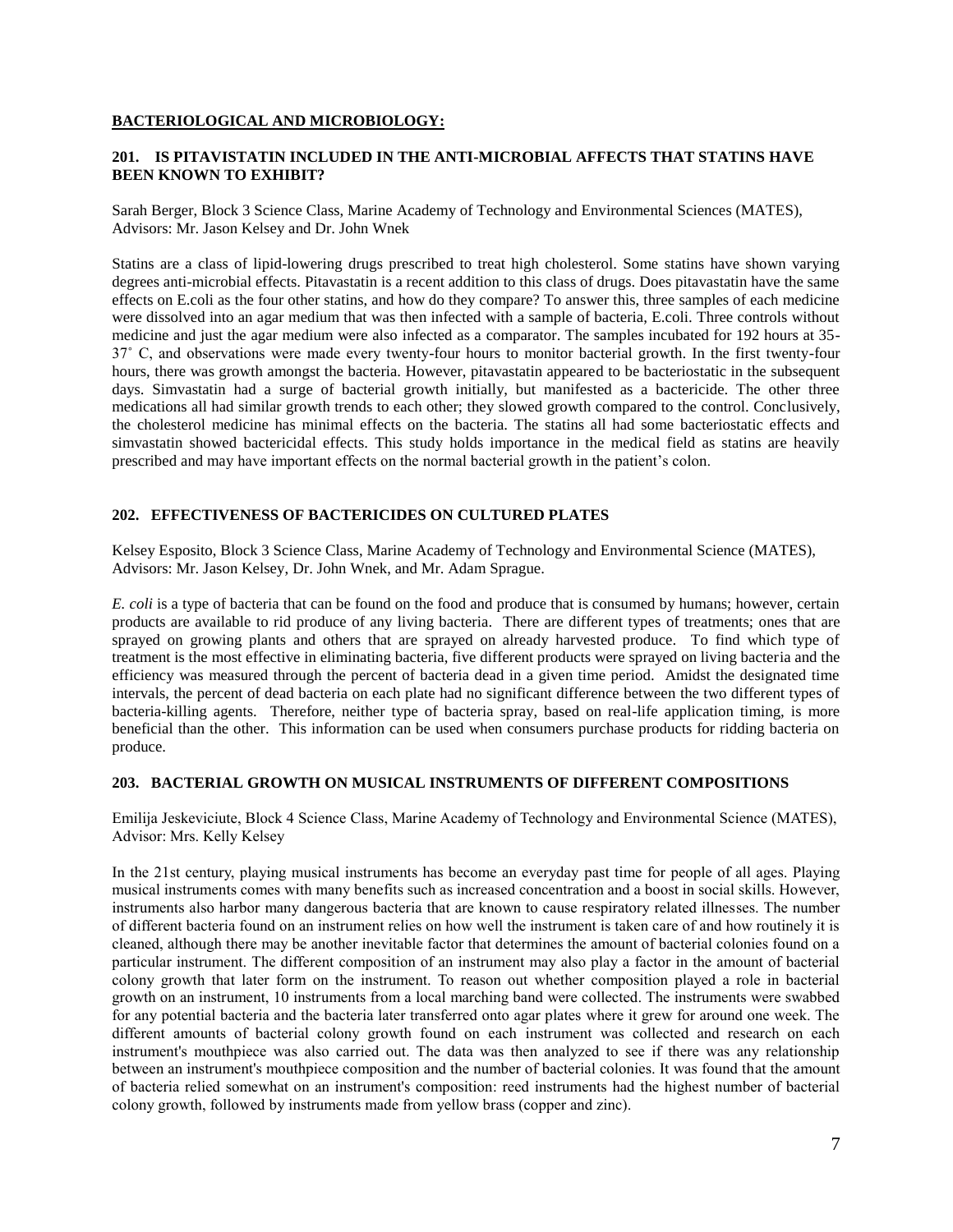### **BACTERIOLOGICAL AND MICROBIOLOGY (CONTINUED):**

### **204. DOES A TREATED APPLE SLICE SHOW MORE RESISTANCE TO ENZYMATIC BROWNING THAN AN UNTREATED SLICE?**

Kyle Macauley, Block 3 Science Class, Marine Academy of Technology and Environmental Science (MATES), Advisor: Mr. Kelsey

Enzymatic browning is a chemical process that occurs in fruits that causes brown pigments to appear in the fruits. There are many ways that supposedly allow fruits to resist enzymatic browning for a period of time. Some of these methods include a mixture of honey and water being applied to the fruit slice, a mixture of lemon juice and water being applied to the fruit slice, or a mixture of sugar and water being applied to the fruit slice. Do any of these methods of prevention actually help? To come to a conclusion, an experiment was conducted where apple slices were observed for the effects of enzymatic browning. The apple slices were divided into four groups: untreated, those treated with lemon juice, those treated with honey, and those treated with sugar. There were three apple slices in each group, and they were left to sit for ten days, in sealed plastic bags. It was observed that the apple slices treated with the mixture of sugar water showed little to no enzymatic browning, while those treated with the mixture of lemon juice and water and those treated with honey and water showed equal amounts of or more enzymatic browning than the untreated apple slices.

### **BEHAVIORAL SCIENCE - HUMAN REACTION AND MEMORY:**

### **301. THE EFFECTS OF SLEEP, PHYSICAL ACTIVITY ON TEST SCORES**

Daniel Baxter, Block 1 Science Class, Marine Academy of Technology and Environmental Science (MATES), Advisor: Mr. David Werner

Test taking is an important strategy to master in today's school system. A sufficient amount of sleep and physical activity are often recommended as strategies to increase scores. It was hypothesized that the stronger relationship would be found between test scores and sleep. It was hypothesized that, controlling for age, sleep levels are the most accurate predictor of test scores. The Preliminary Scholastic Assessment Test (PSAT) was used in this survey. A survey asking participants age, grade, PSAT Scores, average sleep levels, average physical activity levels was used to collect data. Data was collected was collected between December 25, 2013 and February 1, 2014. When the data for the relationships between PSAT Scores and Hours of Sleep per Night and PSAT Scores and Hours of Weekly Physical Activity was analyzed for each year, zero r-squared values above 0.5 were observed and the data were considered insignificant. Because of the inconclusive r-squared value, the hypothesis was neither supported nor rejected and further study is needed. Other factors such as dietary habits and nutrition may influence cognitive achievement. A multitude of smaller factors may also influence test scores.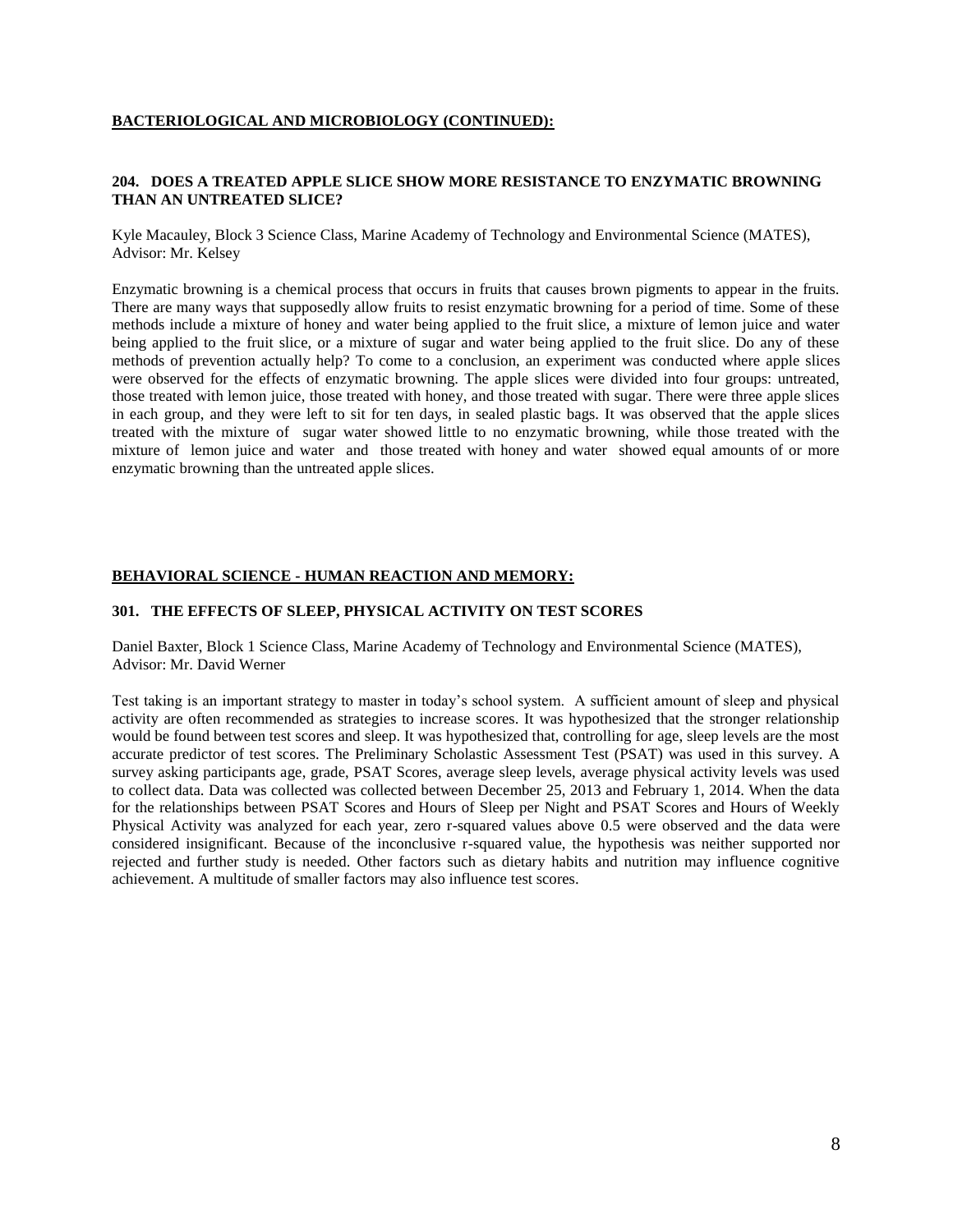### **BEHAVIORAL SCIENCE - HUMAN REACTION AND MEMORY (CONTINUED):**

### **302. DOES COMPETITION AFFECT REACTION TIME?**

Christopher Daukshus, Block 3 Science Class, Marine Academy of Technology and Environmental Science (MATES), Advisor: Mr. Jason Kelsey

Reaction time is the elapsed time between the creation of a stimulus and the reaction towards it. It is believed by many competitors that the pressure to win improves some skills, such as reaction time, during a competition. Does competition and the pressure to succeed really affect a person's reaction time? Used in this study was the computer generated reaction time test, "*Think Fast*" in which reaction time is determined by the speed objects are avoided on the screen. Twenty-six students, ages 14 to 17, were asked to take the test at two separate times. Before the second test, participants were informed that the person with the fastest reaction time on the test would receive a mystery prize. Data was analyzed as a whole and also broken down by gender. After analysis, it was determined that there was no correlation between competition and reaction times. Gender did not have an impact on these results. This study helps support that reaction times do not improve during competition.

### **303. DOES MUSIC HAVE AN EFFECT ON PEOPLE'S MOODS?**

Katherine Kutina, Block 3 Science Class, Marine Academy of Technology and Environmental Science (MATES), Advisor: Mr. David Werner

Music is unique because it cannot be seen or felt, but can only be heard and interpreted through the brain. Since the brain controls the conscious and subconscious mind, then hypothetically it can convey and control human emotion and their mood. This study was conducted to see if different genres of music had an effect on how the person feels. A sample group of twelve people from the ages of fourteen to fifteen were asked to listen to eight different songs from different genres, and were told to answer a series of questions regarding their mood while listening to them. The purpose was to determine whether music could affect a person's mood. It was concluded that music does play a role in how a person feels. The more aggressive the music is, the more agitated a person will feel; on the other hand, the more serene the music is, the more calm, melancholy, and even content a person will feel. The results also depended on what kind of music the person already prefers. However, in the end, 100% of the participants felt a change in mood.

### **304. DOES GUM AFFECT SHORT TERM MEMORY?**

Joseph Leclercq, Block 4 Science Class, Marine Academy of Technology and Environmental Science (MATES), Advisor: Mr. Jason Kelsey

Memory has been believed to be triggered by various senses such as taste, sight, and hearing. In order to test to see if a subject's short term memory is affected by taste gum was used to detect change. There were 8 subjects and they were all ages 14 or 15. The test was completed twice for more accurate results. A subject completed a test where numbers were shown for ten seconds and then the numbers had to be matched. The numbers were in a four by four square. The second time the test occurred gum was given out. The data was then recorded to show timing and the amount wrong. The results showed that while gum did not affect the accuracy of the results, it did increase the impulsion of the subjects. The time taken to complete the test decreased for a majority of the tests. The amount of tests that had more or less wrong were the same.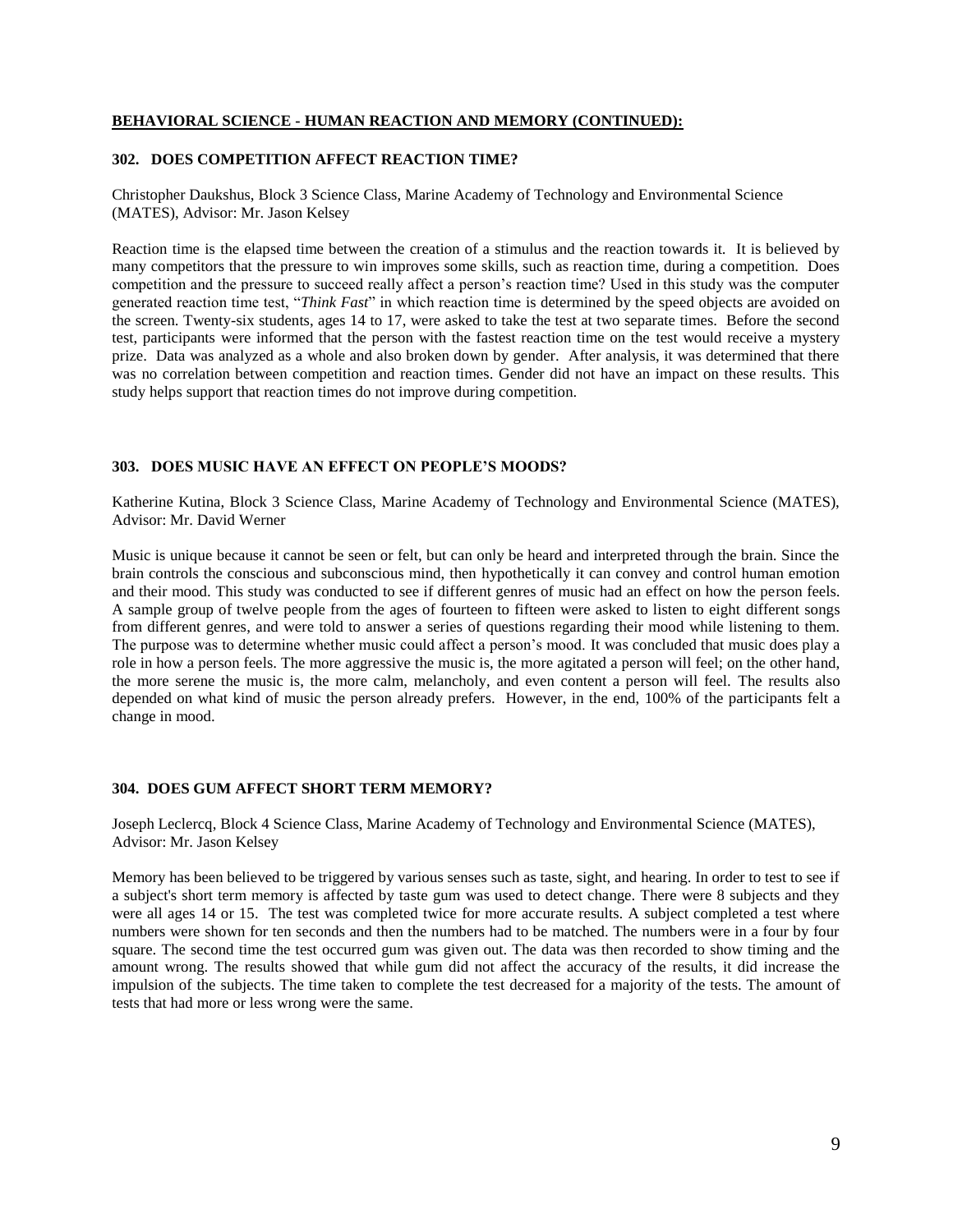### **BEHAVIORAL SCIENCE - HUMAN REACTION AND MEMORY (CONTINUED):**

### **305. DO DIFFERENT GENRES OF MUSIC AFFECT MEMORY AND HAND-EYE COORDINATION DIFFERENTLY?**

Daniel Leifert, Block 3 Science Class, Marine Academy of Technology and Environmental Science (MATES), Advisor: Mr. Jason Kelsey

Music is has been an important part of human lifestyles for centuries, and also holds an important role in our brains. Many studies have shown correlations between music/musical proficiency and proficiency in special reasoning and memory related tasks. But are brain functions affected differently by different genres of music? Do any other factors, such as gender or participation in video games/sports, affect these brain functions as well? To answer these questions, roughly 100 participants were gathered and instructed to listen to a specific genre of music: classical, rock, jazz, dance, or no music at all. While listening to the music, they each completed 3 online tests to compare their memory and hand-eye coordination abilities with the other participants. Questionnaires were filled out afterwards. Data gathered from the questionnaires was separated into different groups for comparison. Participants that listened to different genres of music were compared, as well as different genders. The results of this experiment were largely inconclusive, as there was no correlation within any of the data gathered. This suggests that there is either no benefit/hindrance to listening to any type of music during activities that require memory or hand-eye coordination.

### **306. THE EFFECTS OF THE TIME BETWEEN EATING AND TESTING**

Kayla Mitchell, Block 3 Science Class, Marine Academy of Technology and Environmental Science (MATES), Advisor: Mr. David Werner

The term IQ refers to the term Intelligence Quotient which is a measure of general knowledge. The average IQ score ranges from 90-110. However, many factors may affect the score one receives on a test, such as the amount of sleep one receives the night before, the food they eat, and their motivational state. In this study, the effects of the time gap between one eating breakfast and taking an IQ test on one's IQ score was tested by having several students take a series of three IQ tests, each with a different time interval of either 40 minutes, 100 minutes, or 120 minutes between the time they ate breakfast and took the test. Several correlations were observed, showing that eating approximately 40 minutes before taking an IQ test optimizes one's performance as opposed to eating 100 or 120 minutes before testing.

### **307. HOW DOES HANDEDNESS AFFECT REACTION TIMES?**

CJ Schaefer, Block 1 Science Class, Marine Academy of Technology and Environmental Science (MATES), Advisor: Mr. David Werner

Reaction time is the amount of time that it takes for an organism to react to stimuli. Handedness is a preference to use one side of the body over the other. Thus, being ambidextrous means that there is "no body side preference". For this study, it was hypothesized that the preferred (dominant) body side would have a marginally faster reaction time than the non-dominant side. To obtain the necessary information to determine the effect of handedness on reaction time, five right-handed persons and one left-handed person had a ruler dropped between their thumb and forefinger. The distance it was caught at was recorded and converted into seconds using the formula  $\sqrt{(2y) / (g_0)}$ , where y is the distance, and  $g_0$  is the acceleration due to gravity. When averaged, there was no significant difference in reaction times; however dominant reaction times were faster both on average, and individually.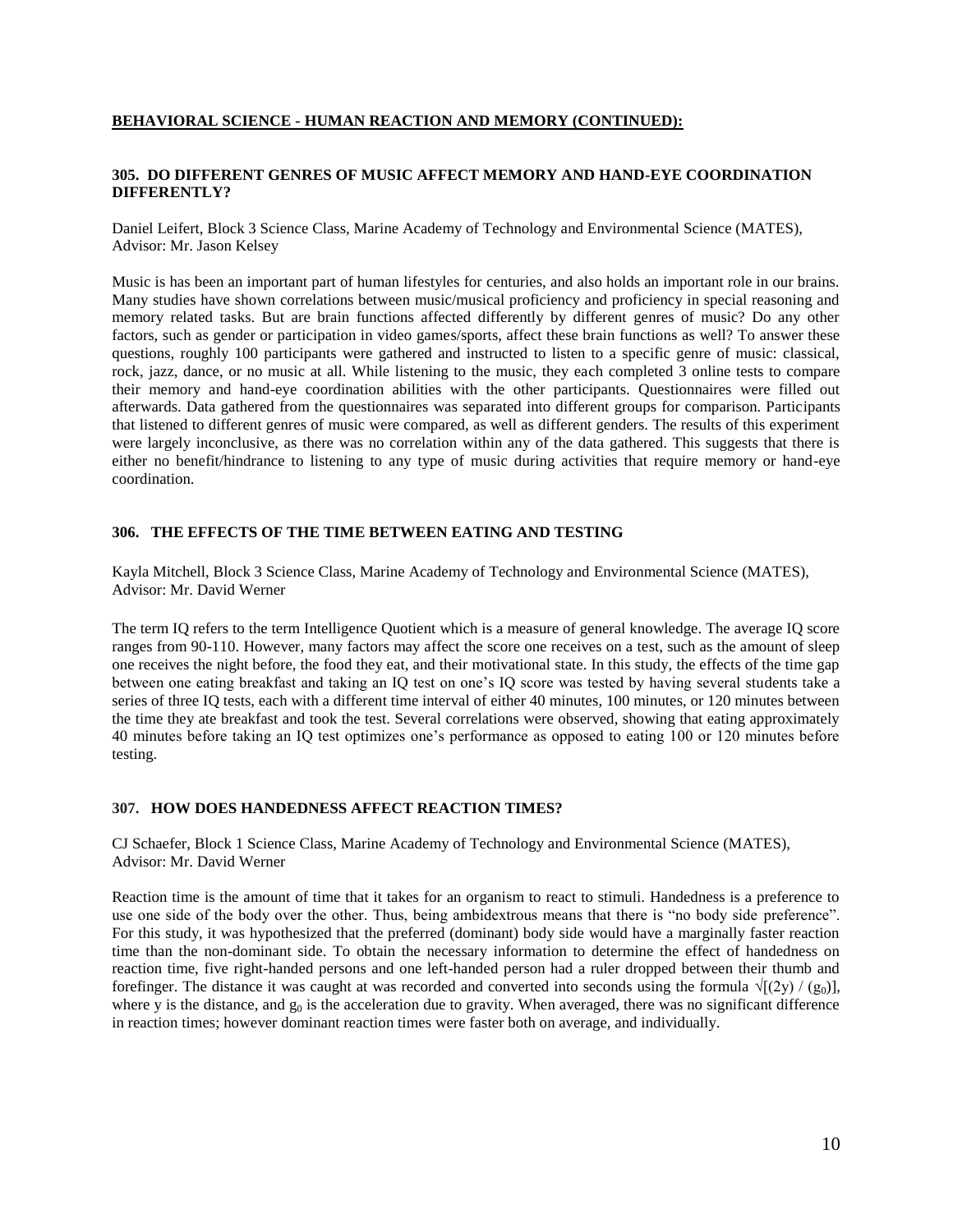### **BEHAVIORAL AND SOCIAL SCIENCE:**

### **401. IS HANDWRITING MORE BENEFICIAL TO ONE GENDER?**

Madeline Alzamora, Block 4 Science Class, Marine Academy of Technology and Environmental Sciences (MATES), Advisor: Mr. David Werner

Numerous studies have shown the perks of handwriting information against typing it: improved memory, increased creativity, early warning signs against debilitating diseases, and more. But does handwriting prove more beneficial for one gender? Twenty-six participants between the ages of fourteen and seventeen took a short test to determine the best way for them to learn (visual, auditory, and kinesthetic) and were then assigned a note sheet for the first test to fill out. They were individually told to handwrite or type the answers. The first test, ten questions and open-ended questions on the history of chewing gum, was failed by males and females, those that handwrite and those that type alike. The second test, a ten question, multiple choice assessment on the history of aspirin, wielded better overall results. Many conclusions came from this test. As a whole, males seem to have an increased likelihood of being kinesthetic learners compared to females, and students are more likely to succeed on multiple choice tests as opposed to open-ended. However, a correlation between gender and handwriting was not found.

### **402. DO SECTIONED PLATES INFLUENCE PEOPLES' FOOD CHOICES?**

Brianna Ford, Block 4 Science Class, Marine Academy of Technology and Environmental Sciences (MATES), Advisor: Dr. John Wnek

Humans are constantly given opportunities to make decisions, and companies even hire people to help their customers make desired choices. With much of what people choose seemingly not being in their own hands in the corporate-run world of today, do people have the ability to consistently make food choices with varying plate conditions? Will altering the appearance of plates and specifying areas for food to be placed drastically alter the food choices that people make? It has been shown that plate size has an influence on food group choices and the volume of food eaten, but do sectioned plates have a similar effect? Participants were given a learning style quiz and were given instructions on coloring plates according to their preferred style. The results of this study suggest that some food groups are less likely to be influenced than others and that some groups of people are more likely to make certain choices than other people. The data collected from this experiment could be used to help chefs or dieters make preferred decisions about the amount of food served on plates.

### **403. IS THERE A CORRELATION BETWEEN PERSONALITY AND MORALITY?**

Edward McLaughlin, Block 3 Science Class, Marine Academy of Technology and Environmental Science (MATES), Advisor: Mr. David Werner

Many people believe that their personalities affect their everyday decision making. This experiment was conducted to determine if there was a relationship between the personal characteristics and choices of individuals. To test this theory, participants were asked to first take a personality test to dictate their traits, such as openness, Conscientiousness, and extroversion. Each trait was measured on a scale of one to five, and the highest out of the five qualities was used as the participant's primary quality. Afterwards, participants were given ten riddles and a sheet of corresponding answers. They were asked to complete the riddles to the best of their abilities, and they were informed that they could use the answers at any time. It was then taken down if they A: Used the answers for the entire sheet, B: Didn't use the sheet, or C: Only used the sheet if they were having difficulty. The collected data revealed that there was seemingly no correlation between traits and decision to use the provided answers. Out of all the participants, at least one of each of the five personality categories used the answers to complete the riddles. In conclusion, it appears that there is no relation between these two factors.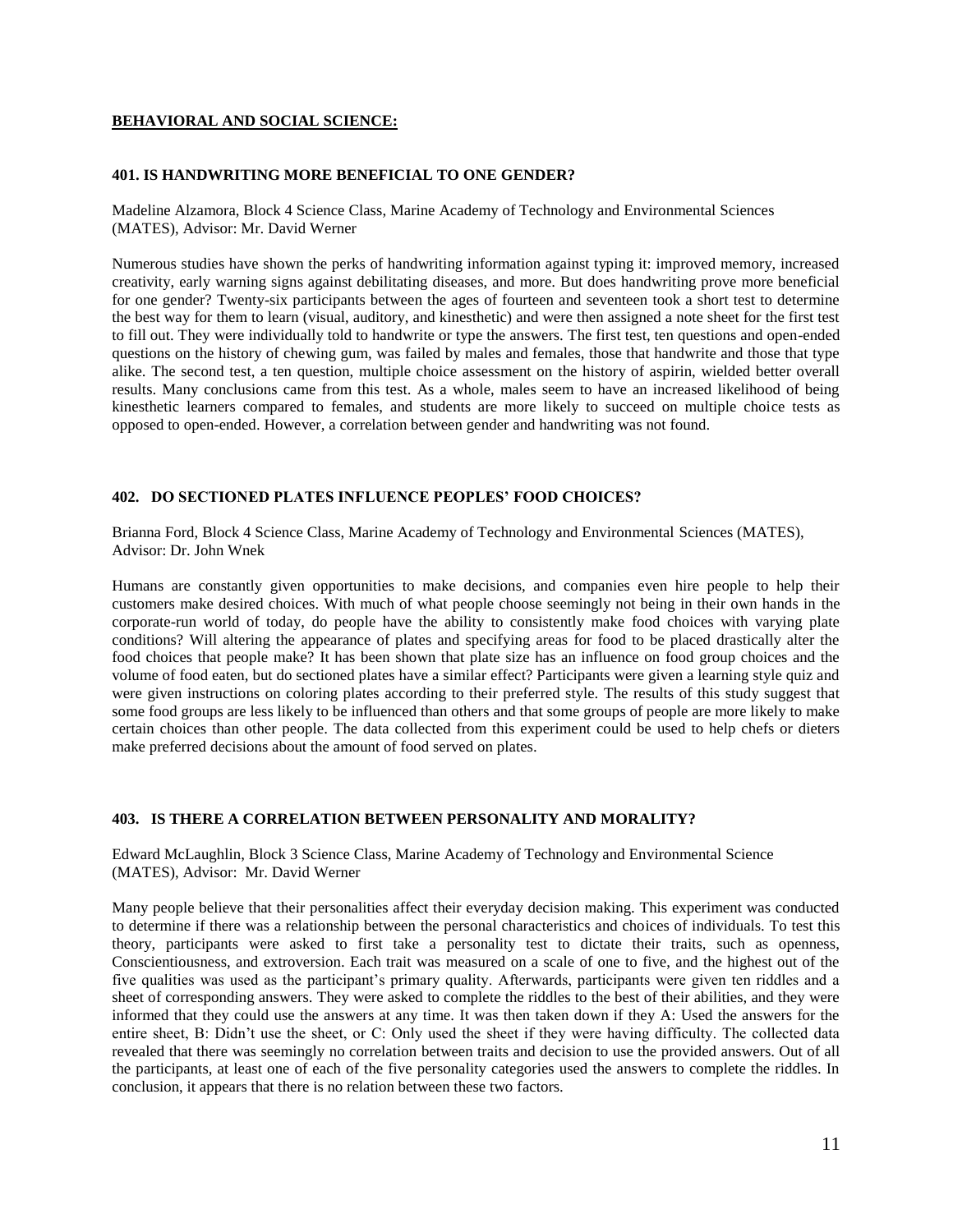### **BEHAVIORAL AND SOCIAL SCIENCE (CONTINUED):**

### **404. CAN HEALTHY FAST FOOD SURVIVE?**

Alex Parsells, Block 3 Science Class, Marine Academy of Technology and Environmental Science (MATES), Advisors: Dr. Wnek, Mr. Werner, Ms. Meaghan Martin, and Ms. Sarah Jakositz

The purpose of this project was to determine whether the movement to create healthier options in fast food restaurants has a future and will be well-received by Americans. To aid in determining this, a survey was created and distributed to customers of the fast-food restaurants Chick-fil-A and KFC. The purpose of the survey was to determine fast-food customers' eating habits currently, their grasp on nutritional information of common fast-food menu items, and how important they believe healthy food is at fast-food restaurants. The results indicated that, while the majority of customers would like to see healthier food in fast-food restaurants, price and speed in preparation were their priorities; because of this, it is necessary that healthy fast food not inconvenience the customer by being priced higher or taking longer to prepare.

### **405. CORRELATION BETWEEN COLOR PREFERENCE AND AGE/GENDER**

Cameron Perry, Block 1 Science Class, Marine Academy of Technology and Environmental Science (MATES), Advisor: Laura Perry

People always prefer certain colors over others. People of varied ages were surveyed to see if there was any correlation between their ages and gender when it came to their color preference. The data from the survey was then put into graphs and data tables so it could be analyzed easier. It was seen that people twelve and younger, both boys and girls, liked colors more because of things they enjoy, like spider-man, or because it reminds them of their parents. Teenagers either don't have a reason or it reminds them of something like the sky or the ocean. Adults prefer colors that are calming or comfortable to them. When it comes to male versus female color preference, females prefer brighter colors and used more shades of the color, whereas males chose darker colors.

### **406. IS THE TECHNIQUE OF ODD PRICING AN EFFECTIVE WAY OF ATTRACTING CUSTOMERS AND INCREASING REVENUE?**

Elias Saavedra, Block 1 Science Class, Marine Academy of Technology and Environmental Science (MATES), Advisor: Mr. David Werner

Odd pricing is the practice of lowering a price by 1, 5, 10, or 25 cents in order to alter the price into a form that the last digit is a 9 or a 5, in order to give the illusion that a product is significantly cheaper than it actually is. The aim of this project was to identify if the common practice of lowering a price by 1, 5, or 25 cents is an effective way of drawing in more customers and increasing revenue. To find out, experiments were conducted in which a survey consisting of brief questions were given to a handful of people. This survey consisted of choices between various prices, which had a difference of  $\leq 0.25$  USD. After the data was compiled, it was concluded that  $\sim 90\%$  people prefer products that are priced oddly, which also leads to greater financial success for the business selling the products. Therefore, odd pricing is still an effective technique that the majority of businesses still use with good reason.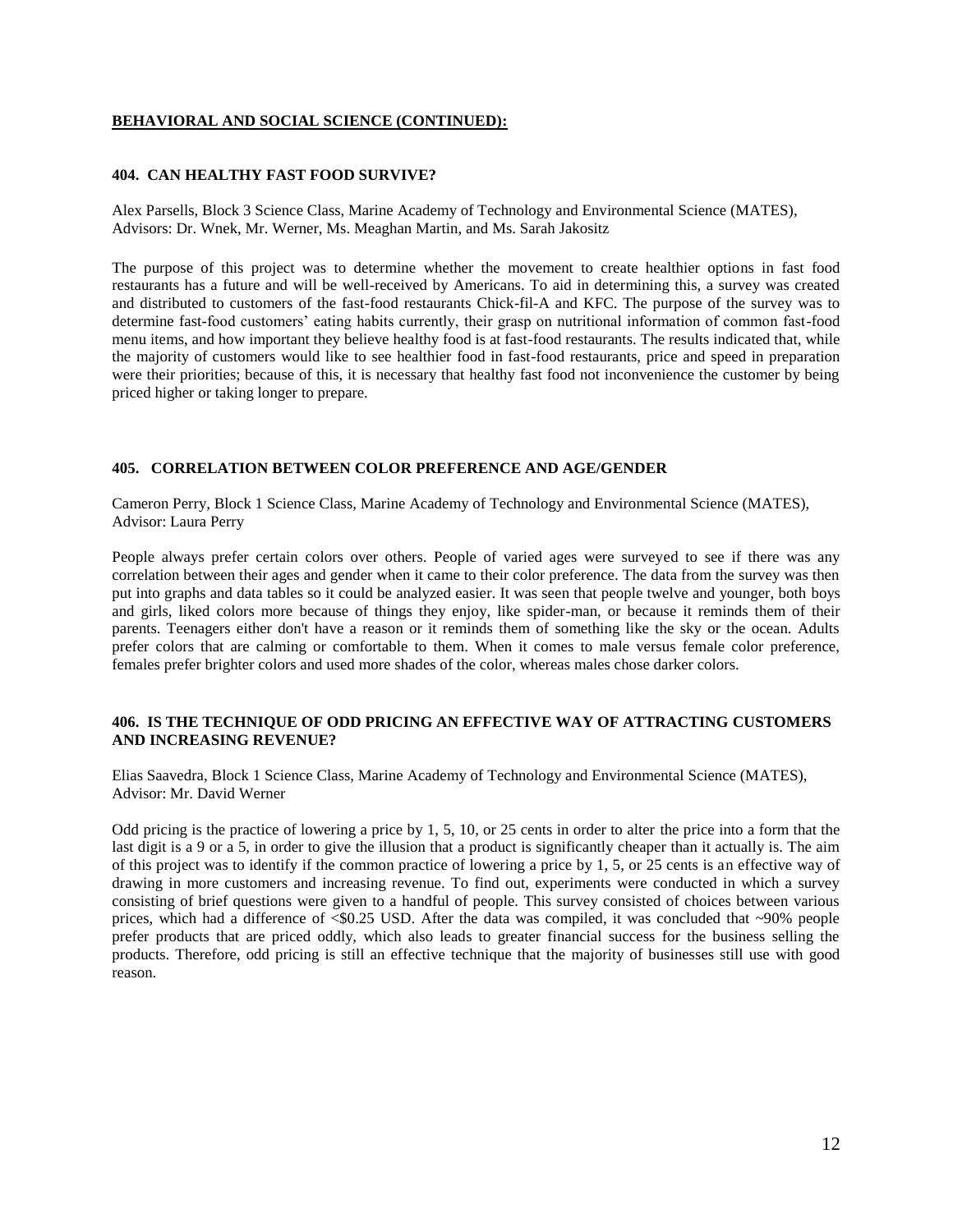### **BEHAVIORAL AND SOCIAL SCIENCE (CONTINUED):**

### **407. IS MUSIC GENETIC OR TAUGHT?**

Samantha Swider, Block 3 Science Class, Marine Academy of Technology and Environmental Science (MATES), Advisor: Mr. David Werner

Music is a very popular pastime. People of all ages, religions, races and backgrounds learn musical instruments as well as vocal techniques. There are some obvious results of music lessons. Music students learn to read music, play their instrument/vocal better and usually students have a better understanding about music. However, some people can go through years of musical training without seeing much improvement. This study aims to discover the truth about musical studies and see if music is taught or inherited. For this study, a variety of students with different levels of musical experience were asked to take a simple test to determine their understanding of pitch on a basic level. The results support the idea that an understanding of pitch and music is a taught skill, contrary to the assumption that an understanding of music is inherited.

### **408. EFFECTS OF MUSIC ON CONCENTRATION**

Richard Burt, Block 1 Science Class, Marine Academy of Technology and Environmental Science (MATES), Advisor: Mr. Jason Kelsey

Over the course of my research I planned to find whether music improves concentration or not. I performed tests where people would tell me their favorite music and their least favorite music, and then they would go through a concentration test. The first test was with no music to serve as baseline to compare the other results to; the second was performed with their favorite type of music; the third was performed with their least favorite type of music; the fourth was with classical music. Using the first test as a comparison, the second test had mixed results. For people who had lyrics in their favorite type of music tended to have decreased concentration, while people with music without lyrics had increased concentration. The third test had an overall result of having decreased concentration. The fourth had increased concentration. Final results indicated that lyrics tended to decrease concentration, and music with lyrics tended to increase concentration if the subjects enjoyed that type of music. Classical music was the most effective in terms of improving concentration.

### **BOTANY:**

### **501. WHAT ARE THE EFFECTS OF THE INCEASED LEVELS OF CARBON DIOXIDE ON PLANTS?**

Mark Baker, Block 1 Science Class, Marine Academy of Technology and Environmental Science (MATES), Advisor: Mr. Jason Kelsey

In recent years the increased levels of carbon dioxide are intensifying the effects of Global Climate Change. How are the increased levels of  $CO<sub>2</sub>$  going to affect us and our environment? The carbon dioxide increased 150% since 1990 to 2008, but now more than five years later these effects are even more drastic. The increased levels of  $CO<sub>2</sub>$ could make less of an impact to our Global Climate if they are utilized by plants. Some plants can process  $CO_2$  more effectively and may be important for future reductions in atmospheric  $CO_2$ , while others may not grow well and undergo greater mortality with increased levels of  $CO<sub>2</sub>$ . Thus, plants that directly impact the world's food supply need to be studied as to the impacts with increased  $CO<sub>2</sub>$ . This experiment was conducted to determine the growth of plants in response to  $CO_2$  exposure. Plants were grown in a  $CO_2$  chamber (capsule) and also in a controlled setting (non-capsulated). The beans (Garden Beans Golden Wax Improved, and Garden Beans Burpees Tenderpod) had faster growth than the radishes (Radish Cherry Bell, and Radish French Breakfast) in the  $CO<sub>2</sub>$  experimental capsule. Despite the beans growing faster, they eventually died prior to maturity, while the radishes all died prior to any growth. Plants in the controlled setting grew consistently with no mortality.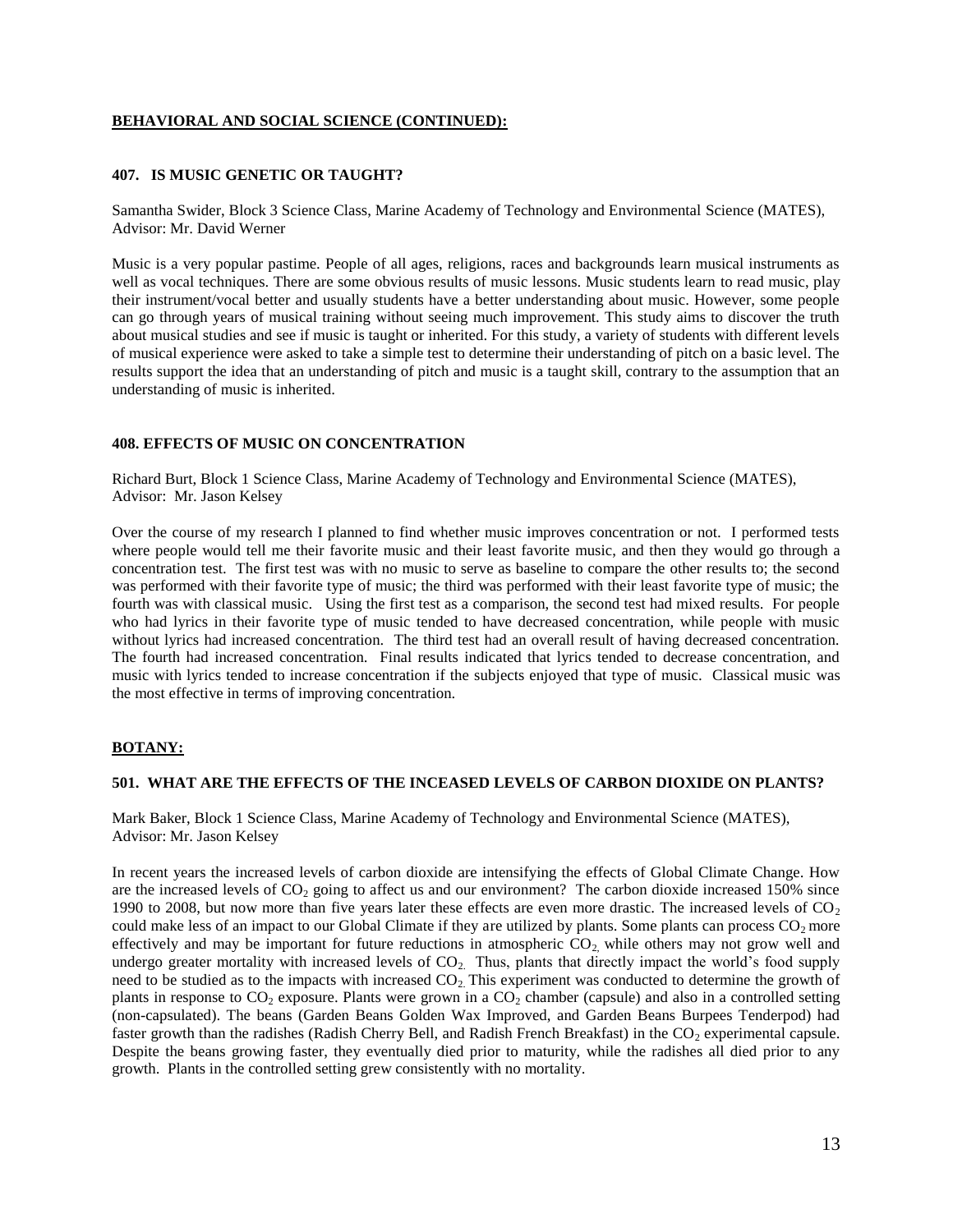### **BOTANY (CONTINUED):**

### **502. WATERING SCHEDULE FOR OPTIMAL GRASS GROWTH**

Samuel Brodetsky, Block 4 Science Class, Marine Academy of Technology and Environmental Science (MATES), Advisor: Dr. Igal Brodetsky

Grass is the most irrigated crop in the US. Water is fast becoming a scarce resource. Saving on water usage is paramount in all aspects of our life. Most grass in the US is overwatered. Grass is irrigated 3 times more than corn. It will be beneficial to find the optimum amount of water grass needs for optimal growth. This study attempted to ascertain the optimal watering schedule for grass under varying environmental conditions. Since the study was done over the winter, the grass had to be grown indoors. The experiment set up three different watering levels at low and high humidity conditions. The grass growth was recorded weekly. After each recording the grass was cut to simulate normal lawn mowing. The study found that past a certain watering amount the grass growth leveled off, thus wasting water. The optimal watering amount was calculated using mathematical extrapolation. This project was limited in the amount of environmental conditions that could be studied. Although it does show a trend, more study is required to figure out the optimal watering schedule under all climate conditions.

### **503. PIGMENTATION IN FLOWERS: INHERENT COLOR VS ORGANIC DYES**

Jessica Carrer, Block 4 Science Class, Marine Academy of Technology and Environmental Science (MATES), Advisor: Mr. Werner

The purpose of this experiment was to discover the flowers (tulips) reaction to added organic dyes in its water. Store bought, cut red, yellow and white tulips were used for the experiment. During the two 1 week long trials, the colored tulips were placed on a separate vase from the white ones. These colored tulips were a used as comparison for the white ones that were gradually dyed. Results showed that the white tulips had streaks of tinting throughout their stems and petals. It was also recorded that the tulips with dyed water did not absorb as much water. It was discussed that the plants may have detected the dye as a foreign object in the water and therefore consumed less water to keep from absorbing the dye. The tulips with dyed water did wilt and die faster than the control set of naturally colored tulips. It was concluded that natural pigmentation creates a more vibrant color and proves to be healthier for the flowers.

### **504. SUNFLOWER GROWTH UNDER DIFFERENT SPECTRUMS OF LIGHT**

Ryan Jones, Block 2 Science Class, Marine Academy of Technology and Environmental Science (MATES), Advisor: Mr. David Werner

Sunflowers need a source of light to go through photosynthesis and continue to live. In nature, sunflowers use sunlight as the light source. In this experiment, sunflowers were supplied with sunlight, incandescent light, and fluorescent light respectively to see which plant grows the best. I set up three sunflowers and provided them with equal quality soil, water, and environment. Each plant received a different light, and every seven days the height of each sunflower was recorded. After thirteen weeks data was no longer collected. It showed that sunflowers grew the best under the sunlight due to its species adaptation to the light. The sunflowers grew the slowest and died under UV-light, showing that it is not healthy for this species of plant.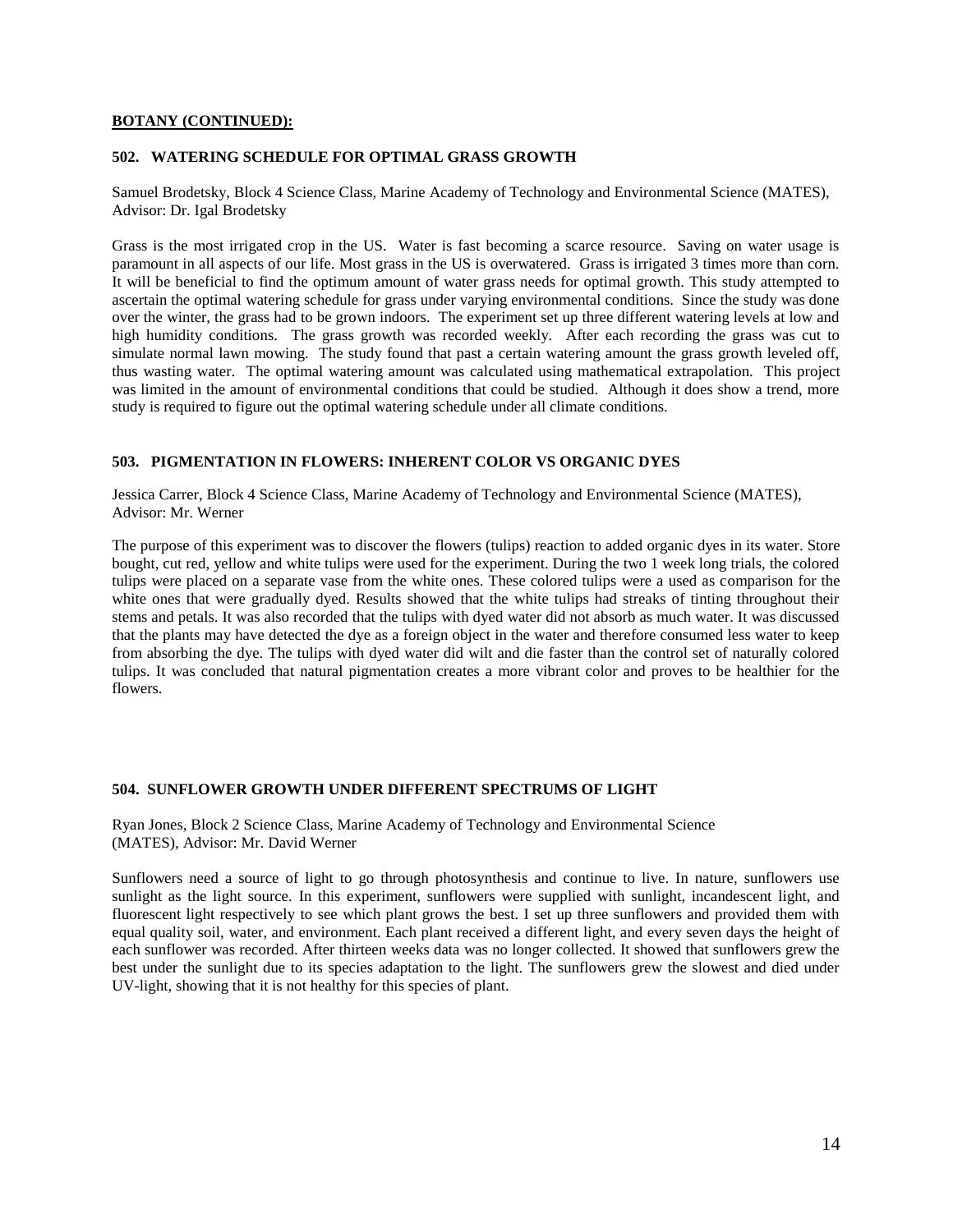### **BOTANY (CONTINUED):**

### **505. WILL MICROWAVING WATER IN PLASTIC AFFECT PLANT GROWTH?**

Olivia Kaiafas, Block 4 Science Class, Marine Academy of Technology and Environmental Science (MATES), Advisor: Mr. Werner

In recent years the safeness of microwaving food in plastic containers has become questionable. Many studies show that microwaving food in plastic containers can leach toxins, called plasticizers, from the plastic into the food, which could have harmful long-term effects. In this study 3 species of plants received water that had been microwaved in different kinds of plastic containers. The plastics chosen were Polypropylene and a BPA free plastic. The average height and number of leaves of each species of plant was recorded each week. The results for each species of plant were then analyzed. The results showed that plants watered with water microwaved in polypropylene plastic didn't not grow as much as plants that received water microwaved in glass or BPA free plastic.

### **506. WHAT IS THE IDEAL LIGHT LEVEL FOR GROWING PLANTS?**

Michael Luckhowec, Block 3 Science Class, Marine Academy of Technology and Environmental Science (MATES), Advisor: Mr. David Werner

This experiment tested the hypothesis that plants grow best when provided with 12 hours of light daily. Three groups of six organic basil plants were placed under lamps set for different amounts of time with the light on. One group had no lamp, with only the sunlight from a south-facing window to provide it with light. Another group was placed under a lamp that provided the plants with twelve hours of light daily, and the last group was placed under a lamp that was constantly on, twenty-four hours per day. The plants with only sunlight, which was about 8-10 hours of sunlight during the winter, grew very little over the course of the fourteen week long experiment. The plants exposed to twelve hours of light grew semi-well, growing to a moderate height, and the plants exposed to twentyfour hour light were the tallest plants out of all of the groups, making twenty-four hours of light exposure the most effective way to grow indoor plants year round.

### **507. THE EFFECTS OF TEMPERATURE ON DIFFERENT FRUITS**

Zane Nogueras, Block 1 Science Class, Marine Academy of Technology and Environmental Science (MATES), Advisor: Mr. Dave Werner

Many people will primarily store their food within their refrigerator for long term storage. This is because they believe this is the best way to store fruit and keep it fresh the longest, but does the refrigerator help it truly last longer? To come to a conclusion, tests were made on four different fruits to determine where the best place to store the fruit is. All four fruit were placed into three locations: outside, indoors, or within the refrigerator. Also, each location had two of each fruit, a whole and a half. These fruit were all recorded over the course of 30 days to see the change of mass and volume of each fruit. The hypothesis was that the fruits in the refrigerator were going to store the apple the best, with storing it inside would better suit the orange, mandarin, and banana. The conclusion at the end came to disprove the hypothesis, showing that the refrigerator was able to store all of the fruits the best over both inside and outside.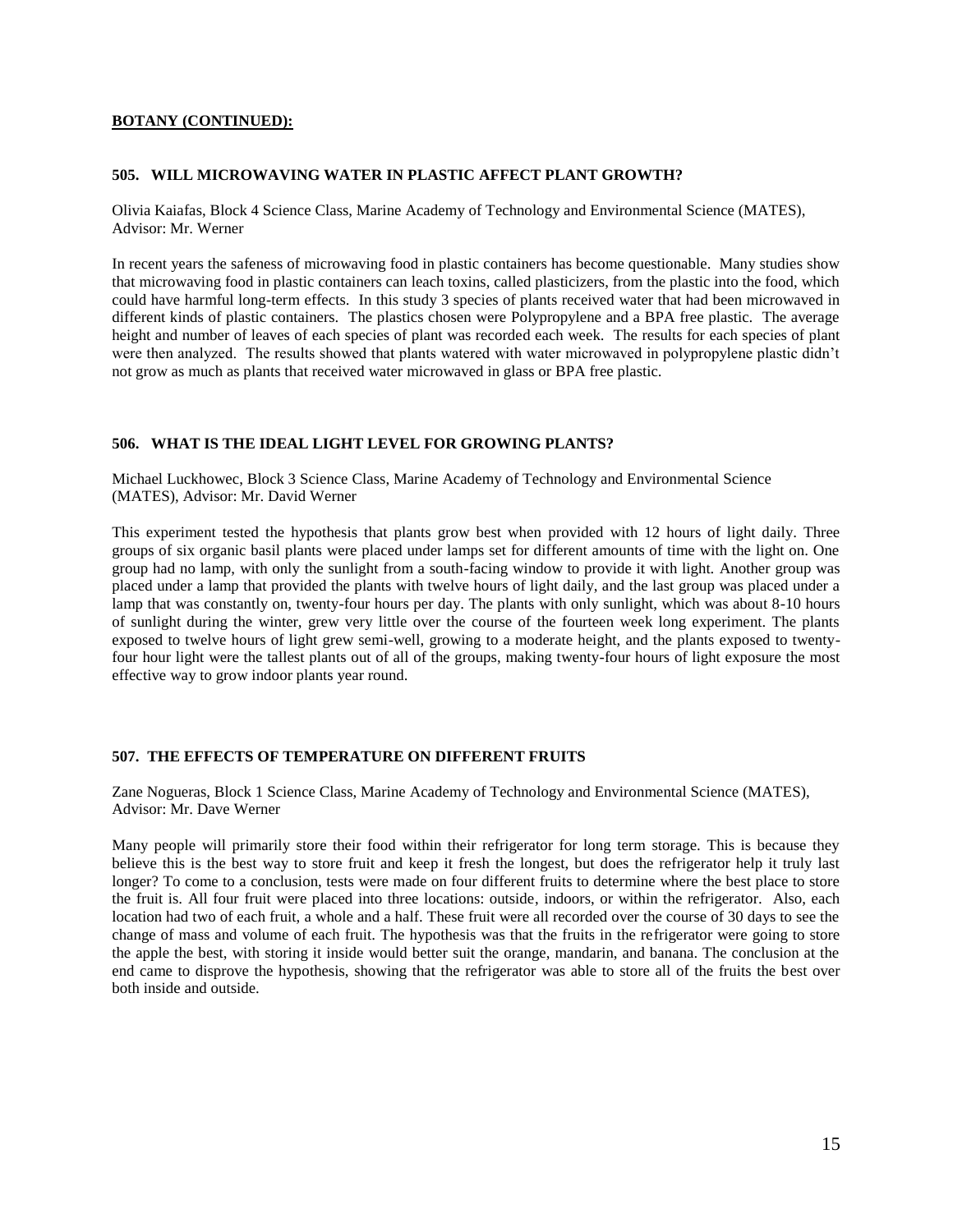### **BOTANY (CONTINUED):**

### **508. HOW DOES DETRITUS AFFECT MARIGOLD GROWTH?**

Kaylee Shepard, Block 1 Science Class, Marine Academy of Technology and Environmental Science (MATES), Advisor: Mr. David Werner

This project provides information to demonstrate how detritus affects the growth of marigolds. Detritus is sand, soil, or other material made by erosion of organisms usually found at the bottom of the marsh. Nine flower pots were used, three filled with soil, another three filled with detritus, and the others filled with a mixture of both. After fifty days of measuring the plants, all of the data was evaluated. All of the marigolds in soil sprouted and only one planted in the mixture was able to grow, the other flowers showed no sign of growth. The conclusion that detritus has negative effects on marigolds was understood after the experiment was completed.

### **ENVIRONMENTAL:**

### **601. DO SAND FENCES AND BEACH WIDTH CORRELATE IN INCREASES?**

Evan Chester, Block 1 Science Class, Marine Academy of Technology and Environmental Science (MATES), Advisor: Mr. Dave Werner

A sand fence is a type of fence that is utilized for accumulating windblown sand in a specified place. Sand fences are often used for beach replenishment and for the creation of artificial sand dunes, which protect exposed shorelines. In Point Pleasant, along the coast of central New Jersey, sand fences were erected to form artificial dunes. Once a week for 14 weeks, the height of the sand on the fence and the width of the beach at five locations along the sand fence were measured and recorded to see if there were any relation between the two variable's increases and decreases. Additionally, a  $6<sup>th</sup>$  site, located midway between the  $1<sup>st</sup>$  and  $2<sup>nd</sup>$ , to see if changes occurred faster or slower in the middle as opposed to the end of the fence. Finally, sand samples were taken from the five primary sites at the fence and at the berm, and were subsequently sieved to find if there was a difference or correlation in the granularity of the sand. The results of this study suggest there is no correlation between the height of the sand on the fence and the width of this beach. However, testing over a full season is necessary in order to yield more accurate results, especially during the summer months when there tends to be more of a depositional process in dune accretion.

### **602. EFFECTIVE DUNE FENCING METHODS ON LONG BEACH ISLAND, NJ**

Colleen Cochran, Block 1 Science Class, Marine Academy of Technology and Environmental Science (MATES), Advisor: Mr. Jason Kelsey

Dunes on Long Beach Island, New Jersey have experienced complete devastation from Superstorm Sandy. In many towns along the New Jersey coastline, strong primary dunes helped to limit the amount of damage to the communities immediately behind them. The location studied in Brighton Beach, Long Beach Township, had dunes that were completely engulfed by the ocean. Long Beach Township tried to restore the dunes by manually pushing up sand. Although, this produced immediate visual results providing great comfort to oceanfront homeowners, it did not provide a sufficient barrier against erosion on the months to follow. Previous studies have suggested that the most efficient way to accrue sand is dune fencing to capture wind-blown sand. On Long Beach Island fencing is commonly arranged in a straight fashion from north to south. In this study a modified method was created, by attaching diagonal east to west lateral sections to the existing fencing. This method exhibited faster vertical sand accretion than straight fencing. The extended surface area and angles of the fencing is believed to be the factor affecting sand growth. Wind patterns also play a key role in dune growth. Without a sufficient wind speed the sand cannot be blown up onto the dunes. This study clearly suggests that the modified fencing increases sand accretion along Long Beach Island dunes.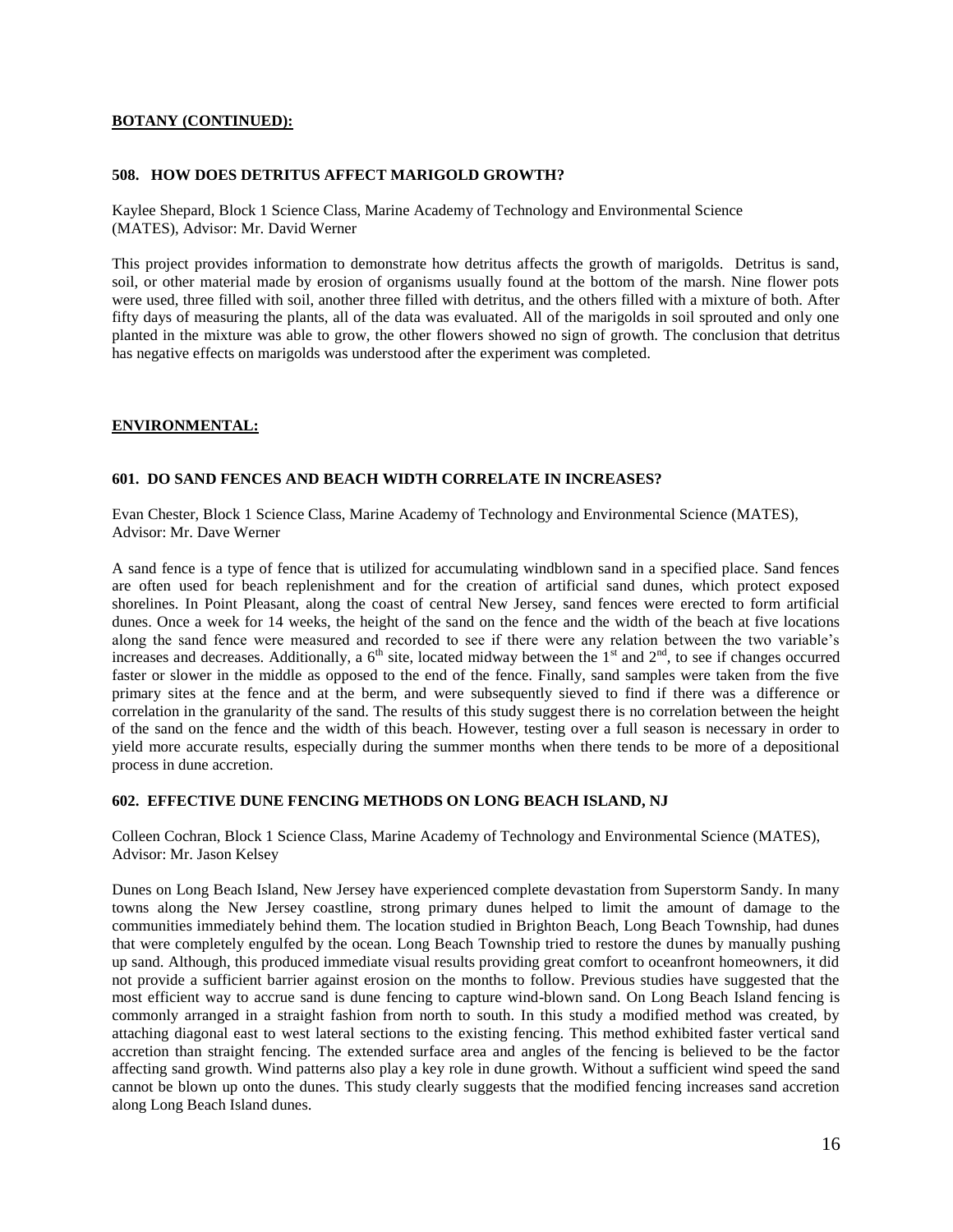### **ENVIRONMENTAL (CONTINUED):**

### **603. THE EFFECTS OF AN INCREASED EXPOSURE OF CARBON DIOXIDE ON PLANT GROWTH**

Katherine DeMario, Block 1 Science Class, Marine Academy of Technology and Environmental Science (MATES), Advisor: Mr. Dave Werner

Trees are specially adapted to absorb carbon dioxide and release oxygen into the environment. Carbon dioxide levels have been increasing in the past decade. The current carbon dioxide levels in the atmosphere is approximately 397 parts per million. The rate of carbon dioxide accumulation has been increasing at a steady rate of about 2 parts per million each year. Higher levels of carbon dioxide stimulated on plants yielded increased plant growth. The growth of the plants controlled at normal carbon dioxide levels of 600-800 parts per million in a closed environment grew significantly less than the plants with additional carbon dioxide. The plants used for experimentation were the eastern white pine, Norway spruce, and the Douglas fir; these plants are common in southern New Jersey and are found throughout the East Coast of the United States. The plants with additional carbon dioxide had a substantially higher amount of growth than the plants at normal carbon dioxide levels. This study suggests that the eastern white pine, Douglas fir, and Norway spruce could be used to absorb the increased levels of carbon dioxide as and should be considered as candidate species in reforestation efforts.

### **604. ESTIMATION OF CARBON DIOXIDE LEVELS IN THE CRETACEOUS PERIOD USING** *EXOGYRA SP.*

Michaela Lozada, Block 1 Science Class, Marine Academy of Technology and Environmental Science (MATES), Advisor: Mr. Dave Werner

*Exogyra sp.* was the species found in the late Cretaceous Period, 65 million years ago, and most similar to the North American oyster, *Crassostrea virginica*. Once a flourishing species in what is now the New Jersey area, their fossils are now extremely common at Big Brook, New Jersey. The calcium carbonate levels of specimens of these fossils and discarded shells of *Crassostrea virginica* were approximated to the nearest hundredth through multiple acidbase titrations. *Exogyra* collected from Big Brook and *Crassostrea* collected from Barnegat Bay, NJ were ground into a powder and dissolved as part of the titration process. The *Exogyra* shells had an overall significantly higher amount of calcium carbonate. This suggests that the rising carbon dioxide levels in the atmosphere are affecting *Crassostrea virginica's* ability to make calcium carbonate. It could also indicate that bivalve predation shifted and the lack of predators could have led to a decreased shell thickness. These results help show the general effect that the atmosphere is having on bivalves and possibly predation.

### **605. ROOT STRENGTH COMPARISON OF ASIATIC SAND SEDGE (***Carex kobomugi***) AND AMERICAN BEACH GRASS (***Ammophila breviligulata***)**

Courteney Monchinski**,** Block 1 Science Class, Marine Academy of Technology and Environmental Science (MATES), Advisor: Mr. Dave Werner

The tensile strength of roots is the maximum amount of stress the root of a plant can take before breaking; this is usually measured in N (Newtons) or kg (kilograms). In the dune ecosystem, this root strength determines the success of the dune; if the roots are weak, the dune will not survive storms and other phenomena. In New Jersey, there are two main competitive plant species thriving in the dunes: *Carex kobomugi* (Asiatic Sand Sedge) and *Ammophila breviligulata* (American Sand Sedge). Both plant species are known for their root strength, but *C. kobomugi* is one of the least wanted plants New Jersey because it is an invasive plant that threatens the delicate dune ecosystem with overcrowding. Many seek to remove *C. kobomugi* from the dunes, which will help to maintain native dune species, but can affect the stability of the dune structure. At Island Beach State Park, *A. breviligulata* and *C. kobomugi* were observed in terms of growth and their root strengths were tested. Five representative samples of each species were brought to MATES for further testing on stem strength. It was found that *A. breviligulata* had stronger root strength than *C. kobomugi*, and it would be a beneficial plant to maintain over *C. kobomugi* in our dune systems.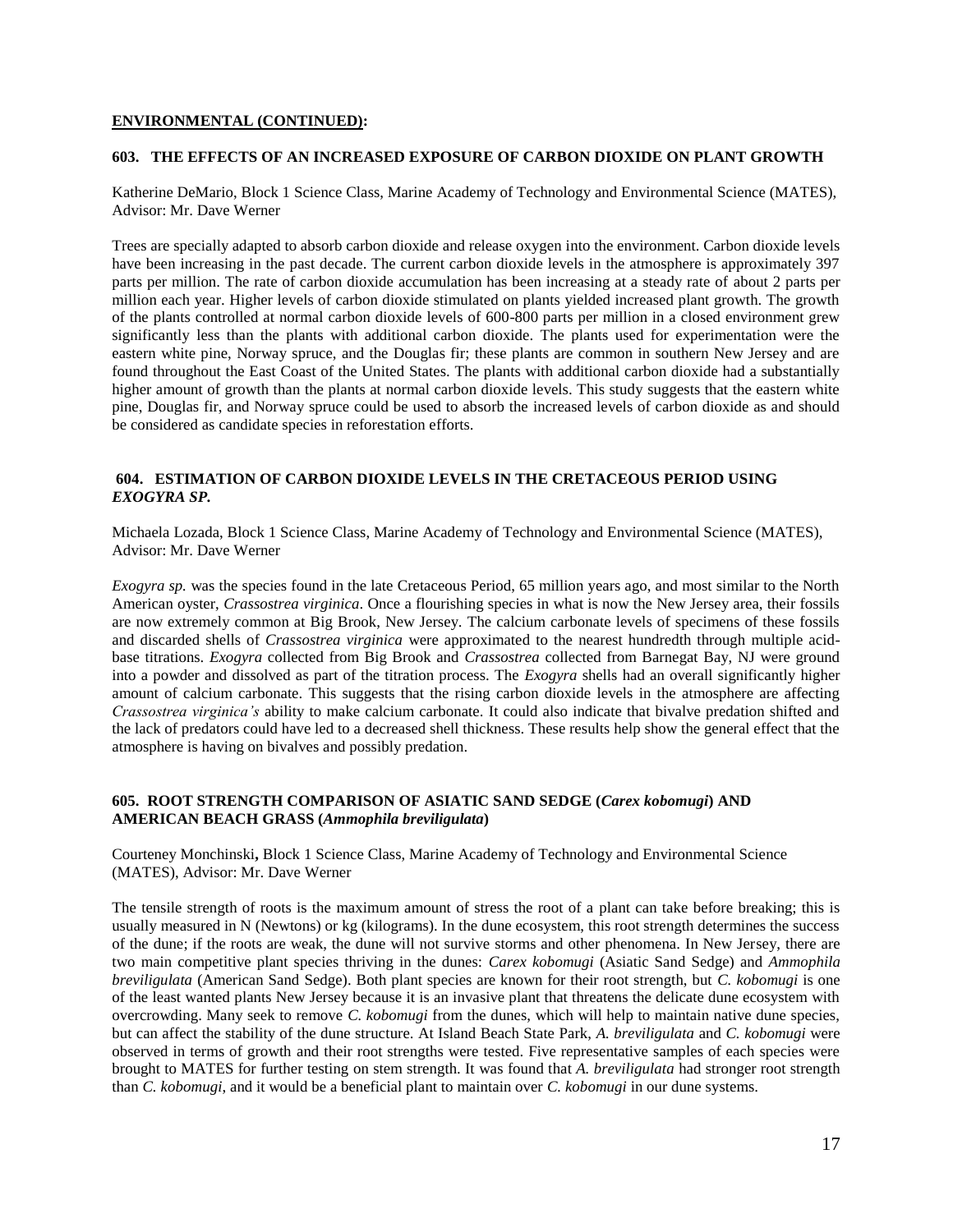### **ENVIRONMENTAL (CONTINUED):**

### **606. EFFECTS OF MOUNTAIN LAUREL ON SOIL NITRATES**

Vincent Musanti, Block 1 Science Class, Marine Academy of Technology and Environmental Science (MATES), Advisors: Mr. Dave Werner and Mr. Jason Kelsey

This study is designed to determine the abundance of Mountain Laurel (*Kalmia latifolia*) and its relation with mixed temperate overstory stand density. Total soil nitrates were tested in order to explain its strong allelopathic effects on well-established humus layers in oak-dominant forests. Population density (stems/m²) of *K. latifolia* were sampled along belt transects in seven areas in a Jackson, New Jersey forest, while B horizon nitrate samples were tested (ppm). Quantified results suggest that *K. latifolia* has a significant negative correlation with overstory stand density (p<0.0001) in greater populations of *K. latifolia*. Within a range of 0-41 stems/m², nitrates showed no correlation with stem density but instead a significant loss in total  $NO<sub>3</sub><sup>-</sup>$  levels (p<0.0001). Other factors such as soil moisture, pH, forest age, and light deficiency may have been more present, thus prohibiting further overstory development compared to nitrates and allelopathic litter composition. This research may provide a better understanding of nitrate leeching and soil dynamics within forests.

### **607. DOES THE AMOUNT OF LITTER ON THE BEACH CHANGE WITH THE TIME OF YEAR?**

Dean Sussman, Block 1 Science Class, Marine Academy of Technology and Environmental Science (MATES), Advisors: Mr. David Sussman

The beach is always being traversed by people, and consequently always being littered on. However, the beach is much more heavily occupied in the warmer months than in the colder ones. Reason would follow, then, that there would be more litter when the weather is warmer than when the weather is colder. But does this correlation show up when tested in real life? An area of a Point Pleasant beach was selected for testing, and was tested each week from October until February. Each week roughly the same amounts of litter were collected at first, until the later weeks, where significantly smaller amounts of litter were collected. However, this can be attributed to the fact that we were collecting the litter each week in the same place. This meant that residual litter did not stay to be there the following week; also, greater amounts of litter were clearly seen on either side of our collection area than inside of it. To conclude, data was collected by locating litter on a particular area of a beach. The only difference in the amount of litter each week seemed to be due to litter collection in previous weeks. However, further testing in the spring and summer months would be needed to confirm findings.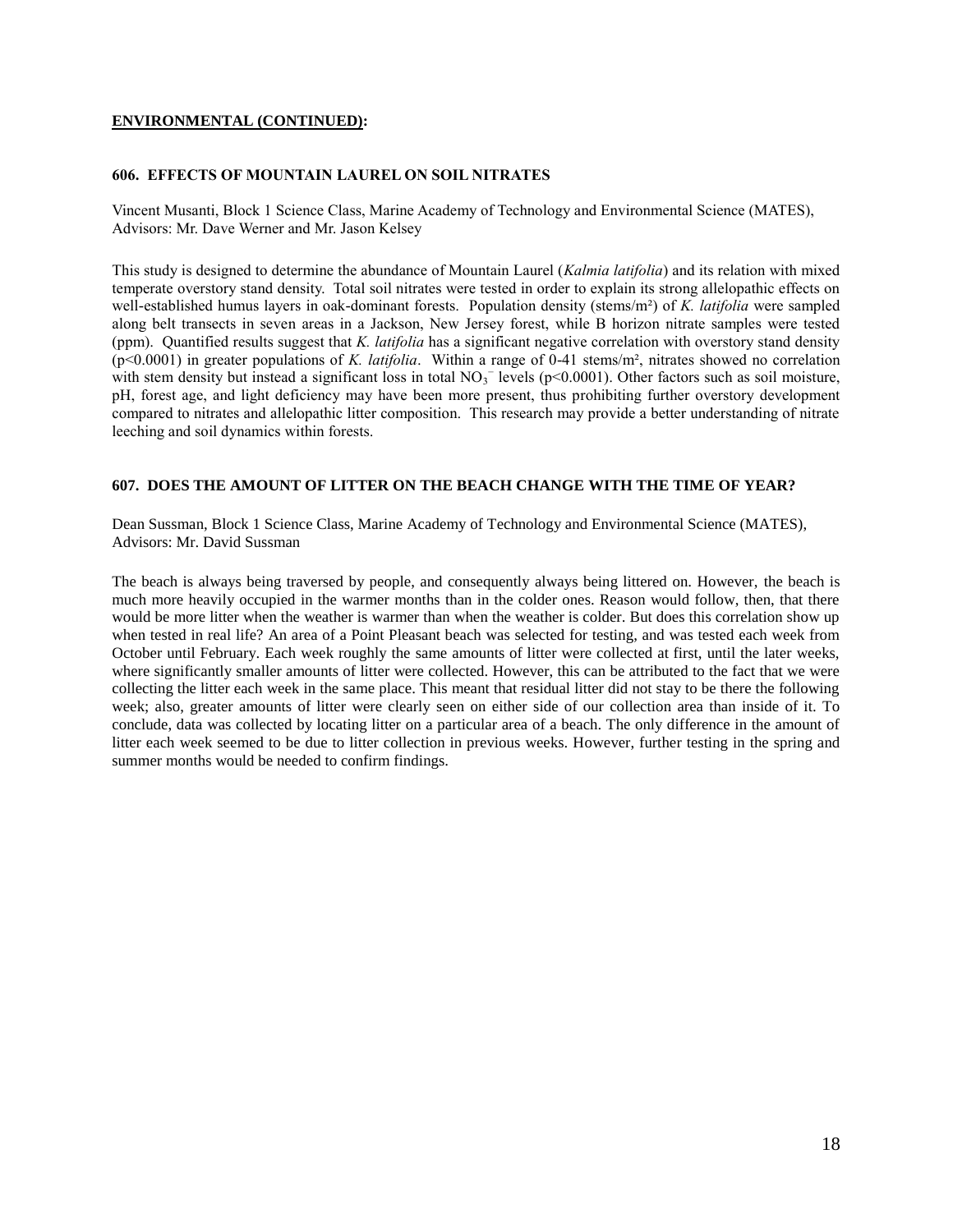### **HUMAN HEALTH AND FUNCTION:**

### **701. THE EFFECTS OF EYE COLOR ON LOW LIGHT VISION**

Edward Fengya, Block 1 Science Class, Marine Academy of Technology and Environmental Science (MATES), Advisor: Mr. Jason Kelsey

Human low light vision is known as scotopic vision and is dependent on the amount of light that enters the eye and hit the rod cells in the retina. Many people are aware that people with lighter eye colors are more prone to squinting in bright light conditions. It is also important to wear eye protection in bright light conditions, because the lighter pigment of the iris lets more light into the eyes thus possibly causing harm. However, little research has ever been performed on the effects of lighter eye colors on low light vision. To perform this test it was necessary to find a sample text that had everyone of all reading abilities on an equal level. Thus a sample text was chosen in Latin in order to disallow people from speed reading by knowing the shapes of words. Participants were chosen with a roughly equal amount of light eyed and dark eyed people. The participants were introduced into a room with all of the lights on with a sample text 4 feet away from them on a wall. The participants were told to read the sample text as fast as possible while still maintaining accuracy. The times and the number of mistakes made by each participant was then recorded and grouped by eye color. Blue, Green, and Hazel eyes were considered "light" in the testing and Brown was considered "dark" for the experiments. The data was then analyzed for a trend between light eyes and low light vision. A correlation was identified between accuracy and time with people with light colored eyes compared to people of darker eye colors.

### **702. WHICH BRAND OF LIQUID ANTACID HAS THE FASTEST REACTION TIME?**

Krisha Fernandez, Block 1 Science Class, Marine Academy of Technology and Environmental Science (MATES), Advisor: Dr. John Wnek

Heartburns are burning sensations felt in the chest caused by unusually high levels of hydrochloric acid in the stomach regurgitated into the esophagus. To relieve this pain, an antacid in the form of a liquid or tablet is consumed. Liquid antacids are preferred over tablets because suspensions act faster than solutions, and suspensions offer more surface area for the antacid to neutralize hydrochloric acid. All liquid antacids neutralize the acidity of the stomach, but if different volumes of hydrochloric acid were added to the solution, which brand of liquid antacid would react the quickest and turn from acidic to basic? In this experiment, five different brands of liquid antacids were utilized, and different volumes of HCl – 20 mL, 40 mL, and 60 mL – were added to the suspension composed of water, liquid antacid, and Phenolphthalein Indicator. Phenolphthalein Indicator was used to indicate whether the suspension was acidic or basic. Because this experiment was dependent on the color change of the Phenolphthalein Indicator, the reaction times for four of the antacids were inconclusive due to no indication of the suspensions turning from basic to acidic or acidic to basic.

### **703. IMPROVING NIGHT VISION**

Georgia Garrow, Block 3 Science Class, Marine Academy of Technology and Environmental Science (MATES), Advisor: Mr. Jason Kelsey

The retina of the human eye contains rods and cones. The rods function in lower levels of light and the cones function in higher levels of light. The rods take time to adjust from the dark to light. Many peoples' eyes have difficulty adjusting to the dark. This experiment was established to determine if covering one eye before going in the dark improved night vision. 20 individuals- 10 people of age 10-20 and 10 people of age 30-40, were subjected to an obstacle course in the dark. Before completing the course, the individuals would cover an eye in the light for 5 minutes in hope of improving their sight when completing the course. The data was analyzed into three categories: which eye was covered, age groups, and males versus females. Adults showed slightly more improvement than children, and males and females had almost the same improvement. The right eye showed a small amount more improvement than the left eye. It was found that covering one eye before completing the course was very successful in improving night vision.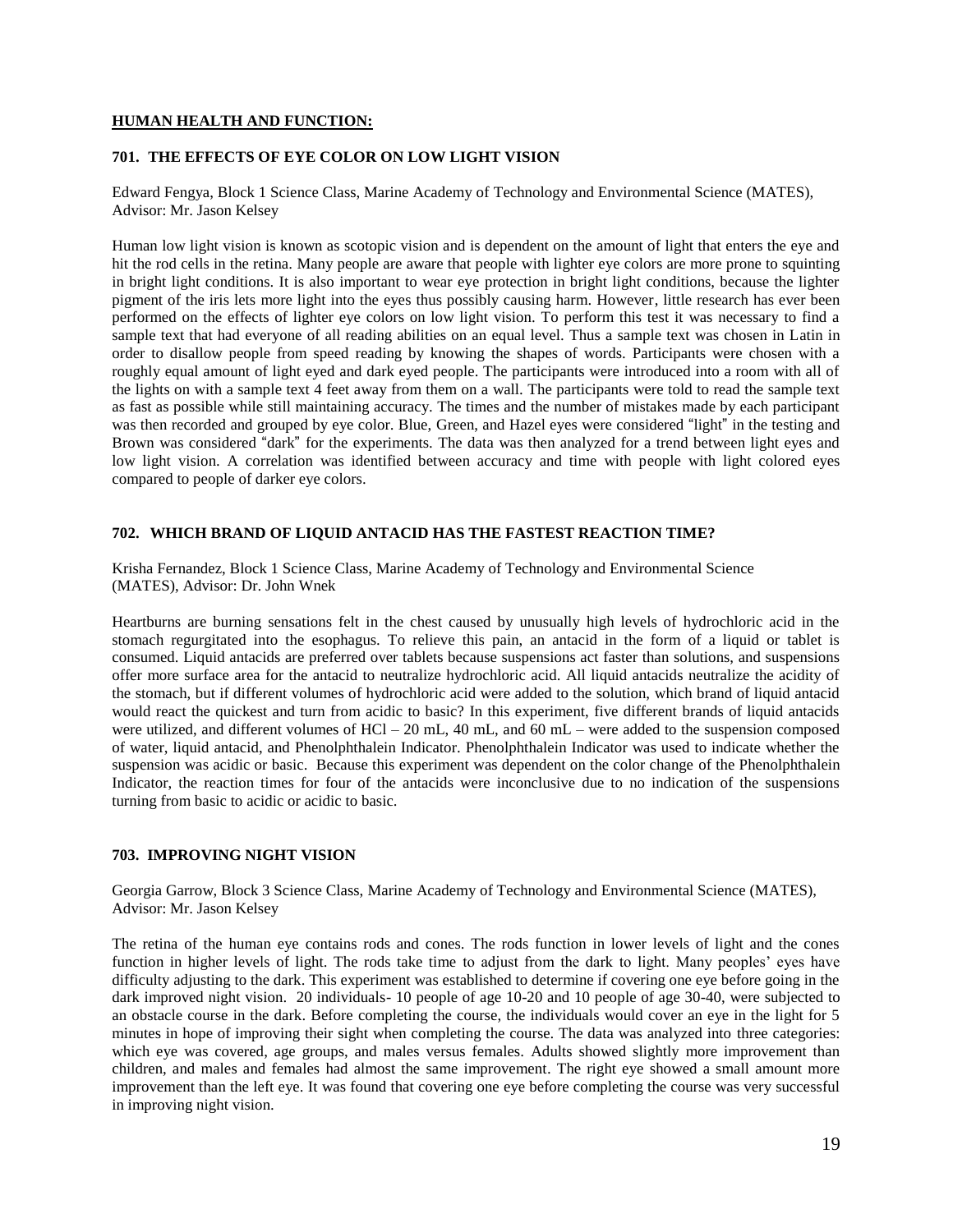### **HUMAN HEALTH AND FUNCTION (CONTINUED):**

### **704. ARE STUDENTS IN A PROPERLY LIT ENVIRONMENT?**

Dylan Manuguerra, Block 4 Science Class, Marine Academy of Technology and Environmental Science (MATES), Advisors: Mr. Jason Kelsey and Dr. John Wnek

A constant health issue in this world's day and age is declining vision. A cause of this is that people are constantly sitting at computers all day either working, surfing the web, playing video games, etc. Whilst sitting at a computer all day, one can develop Computer Vision Syndrome (or CVS for short); this is when one's eyes become irritated, dry, and strained. Over time, CVS starts to induce long term damage one's eyes. Students are working on computers almost daily in school environments, either for projects, essays, or classwork. So, are students in the proper environment so that they will not get CVS? To come to a conclusion, 80 laptops were tested along with the ambient lighting in several rooms. These sources of light were measured in lux, (or lumens per square meter), which is light intensity. Ambient and computer light intensity averages were added together to determine whether rooms in the average high school met the standard of light intensity for daily computer work. From the data, it was determined that the average high school (when working on computers) has a much higher light intensity than they are supposed to.

### **705. EFFECTS OF GENDER ON HEARING**

Alexandra Passaro, Block 1 Science Class, Marine Academy of Technology and Environmental Science (MATES), Advisors: Mr. Jason Kelsey and Dr. John Wnek

The ear is able to hear many different frequencies of sounds. Studies have shown that as you age your hearing ability lessens, but has anyone thought of gender when it comes to hearing? To come to a conclusion, I conducted a simple hearing test with the help of the school nurse to six students. The students consisted of three females and three males. The test administered was on both the left and the right ear. The left and right ear's tests were broken down further into several frequencies. The subjects were told to raise their hand when they heard each change in frequency. After the data was collected, each test was separated and analyzed according to gender in order to identify a correlation between the surveyed individuals. Each gender had 100% correct accuracy. Unfortunately, these results revealed no certain gender having a better hearing ability; therefore, no correlation was identified between the genders, showing no relation to hearing loss in the specific genders.

### **706. WHICH GENDER HAS BETTER PERIPHERAL VISION?**

Shaina Patel. Block 4 Science Class, Marine Academy of Technology and Environmental Science (MATES), Advisor: Mr. David Werner

Males are most likely to suffer from color blindness than women, but women do have a very small chance of suffering from color blindness. The purpose of this research project was to find which gender, male or female, had better peripheral motion vision, and better peripheral color vision. The research was conducted by making a vision protractor. Then the volunteers would have to detect an object in motion in their peripheral while looking straight ahead. The volunteers would also have to determine the color of the object that is being moved in their peripheral, also while looking straight ahead. The results show that females have a better peripheral motion vision, and better peripheral color vision.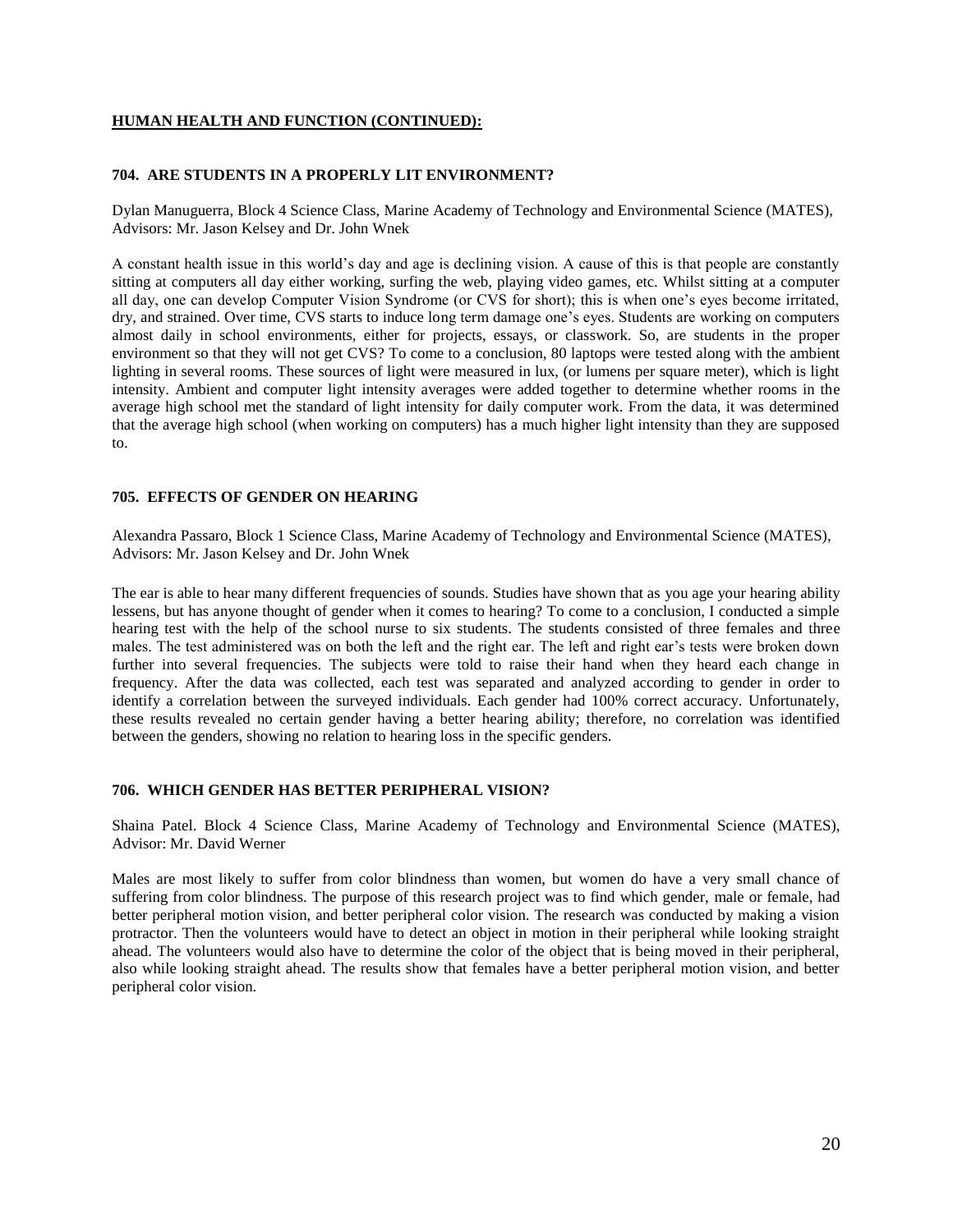### **HUMAN HEALTH AND FUNCTION (CONTINUED):**

### **707. THE EFFECTS OF EXERCISE ON BRAIN FUNCTION**

Alex Welsh, Block 1 Science Class, Marine Academy of Technology and Environmental Sciences (MATES), Advisors: Mr. Jason Kelsey and Dr. John Wnek

Exercise has been found to have positive effects on the brain function of humans. This is because exercise stimulates the brain in many ways. During physical activity, the heart rate increases and more oxygen is pumped to the brain. The body also releases an abundant amount of hormones that aid in the growth of new brain cells. These are valid reasons that would cause brain function to be positively affected by exercise. However, does exercise actually improve brain function? With the intent of authenticating the proposal that exercise improves brain function, an experiment was conducted on individuals of various ages. The participants were asked to partake in twenty minutes of walking followed by a brief multiplication and division test. These results were then compared to the results of a similar test taken after twenty minutes of sitting. The outcome of this experiment shows no correlation between exercise and brain function.

### **PHYSICAL SCIENCE:**

### **801. WHAT TYPE OF WOOD IS SUPERIOR WHEN EXPOSED TO DIFFERENT WATER SALINITIES?**

Christopher Boyce, Block 4 Science Class, Marine Academy of Technology and Environmental Science (MATES), Advisor: Mr. David Werner

Wood is constantly being exposed to different conditions whether it be terrestrial or aquatic. Because the wood used for building varies between areas, people therefore believe that the wood in their area is the best against Mother Nature. However, is there a wood that is commonly used, but not labeled as the best structure for buildings? Wherever you build a structure, it will experience some sort of a weather condition, such as precipitation in the form of rain and snow. These weather conditions depend on the location of the building though, as a buildings near the shore of an ocean will experience salt spray, while inland building will strictly experience fresh water. Taken into consideration, three water solutions were made as followed; fresh water, salt water of 15ppt, and salt water of 30ppt. Three types of wood were utilized in this experiment. Poplar (Populus), a hardwood, pine (Pinus), a softwood, and red oak (*Quercus rubra*), a hardwood. After all types of wood being submerged in all three water solutions, red oak claimed victor as the supreme wood against water.

### **802. DOES TEMPERATURE AFFECT SAXOPHONE INTONATION?**

Liam Dorsey, Block 3 Science Class, Marine Academy of Technology and Environmental Science (MATES), Advisor: Mr. David Werner

Intonation is something that has been debated for centuries. Since the jazz age and the rise of saxophones, this has become even more important, especially concerning factors such as temperature. In outdoor playing conditions where in the summer the temperature can exceed 100°F, it is extremely important as a musician to be informed about intonation. Musical theory explains that intonation is measured in cents, and that being a number of cents lower than the standard is being "flat" and the opposite is being "sharp". In this experiment, intonation correlating to temperature is tested with heat lamps, and an alto saxophone. This will determine how intonation is affected, and if the average human will be able to tell the difference. I hypothesized that as the temperature rises, the instrument will become sharp. The results were quite indecisive. The first trial generally followed my hypothesis while the saxophone actually became flat during the second trial. After further research, it was concluded that more trials were needed to prove any hypothesis regarding intonation and temperature. It was also concluded that in a band setting, a human would be able to tell if instruments were out of tune.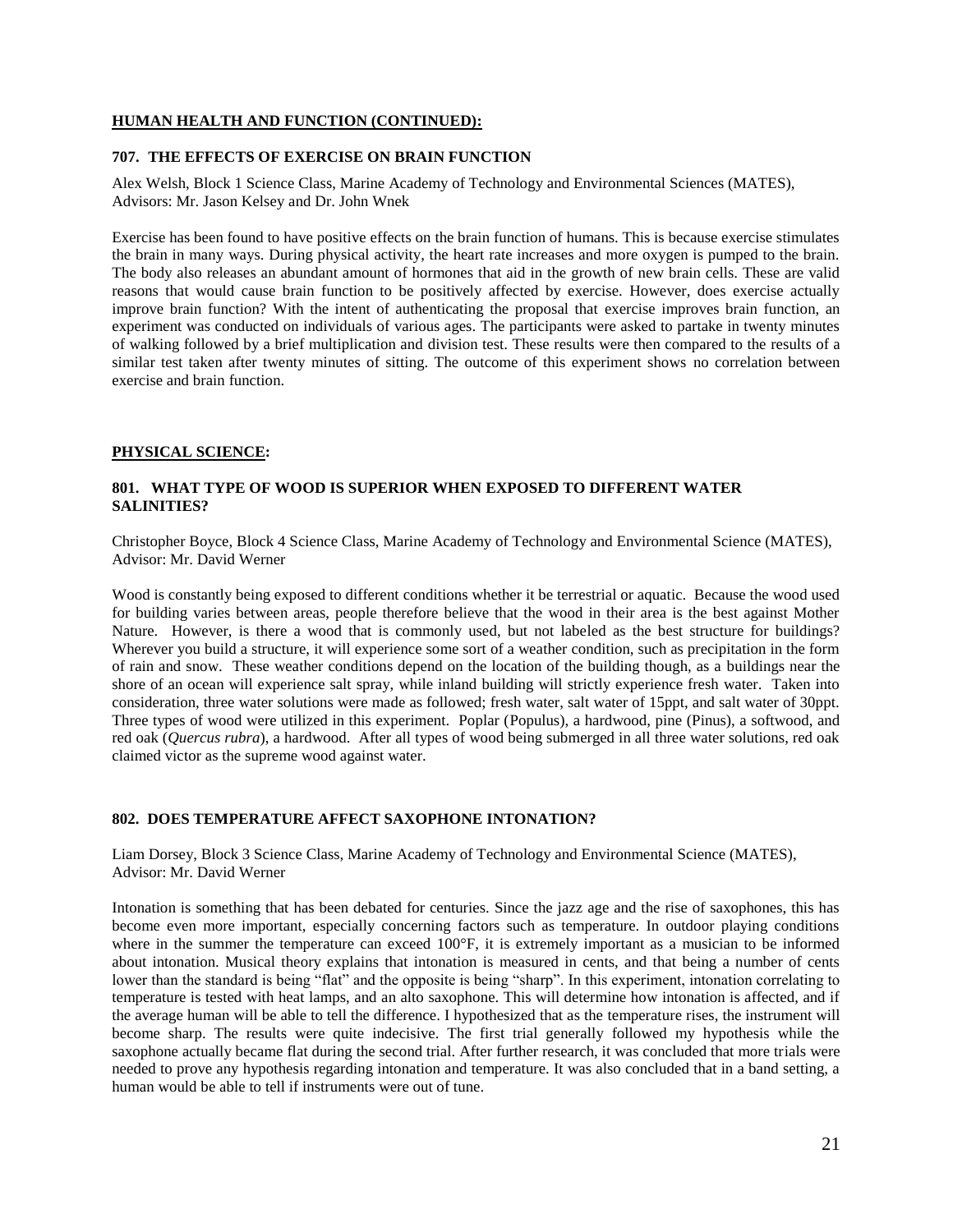### **PHYSICAL SCIENCE (CONTINUED):**

### **803. HOW BEACHFRONT CONDITIONS AFFECT BOARDWALK WOOD FLAMMABILITY**

Patience Harrington, Block 2 Science Class, Marine Academy of Technology and Environmental Science (MATES) Advisor: Mr. Jason Kelsey

It is a known fact that damp wood will not burn. But what most people do not know is that when exposed to a flame for even a short burst of time, wood will show long term damage. When large scale fires erupt, people begin to question what to do in order to prevent a mass outbreak of fire for the future. In a study done for the National Institute of Standards and Technology, methods of preparing flame retardant solutions were tested. The study describes the many layers that are being developed in new fire retardant polymers and how they all contribute to the wood's success. The study explains that, though these new solutions are revolutionary, they may be expensive to produce. That is why this experiment focuses on testing easily obtained wood and how flammable or flame retardant it is.

### **804. WHAT FACTORS AFFECT THE SUSTAIN OF DIFFERENT GUITARS?**

Matthew Korwan, Block 3 Science Class, Marine Academy of Technology and Environmental Science (MATES), Advisors: Mr. Dave Werner and Mr. David Petillo.

In the world of music, guitars are important. Even more important is the type of guitar that is used. All of the guitars used in this experiment could be used for different genres of music, such as rock, blues, and jazz. In order to determine which guitars should be used for each genre, the sustain and decibel levels were tested for a Fender Telecaster, Fender Stratocaster, Fender Mustang, Gibson Les Paul, Epiphone (Gibson) Firebird, and a Gretsch Electromatic. The decibel levels and sustains varied based on the type of wood and strings that are used. Also, there are more factors that affect a guitar's sustain, such as its age or whether the guitar has a solid or hollow body. Ultimately, the Gibson guitars had a higher sustain and decibel level, and the Fender and Gretsch guitars had a lower sustain and decibel level. This experiment proves that some guitars with longer sustains should be used for more guitar-heavy genres, and some guitars with shorter sustains should be used for more orchestral genres.

### **805. THE EFFECTS OF ACID RAIN ON CONCRETE WITH VARYING RATIOS OF PORTLAND CEMENT, SAND AND GRAVEL**

Jessica Olsen, Block 1 Science Class, Marine Academy of Technology and Environmental Science (MATES), Advisor: Mr. Jason Kelsey

Acid rain is formed by the chemical reaction between sulfur dioxide and nitrogen oxides within the air. As acidic precipitation comes into contact with infrastructure such as highways and bridges, the concrete gradually corrodes, which in turn compromises the strength, durability, and longevity of that structure. On average, New Jersey receives 106.7 cm (42 in.) of rainfall each year. This experiment simulated approximately 753 years of rainfall on each tile, which can portray the long term effects of traffic and the concentrated flows along curb lines. Five varying mixes of Portland cement, sand, and gravel were formed into tiles and put under a constant flow of water with a pH of 4.0 to simulate the battering of acid rain. Four, weekly weigh-ins were conducted, and the final weigh-in showed that the mixture with the highest percentage of Portland cement (Tiles E1, E2, and E3) lost the least material throughout the course of the experiment. However, this experiment did not investigate the strength of the tiles after the introduction of acid rain. Neither large ratios of sand nor Portland cement are beneficial to the durability of concrete. So, although the E batch was the most effective in resisting corrosion, the overall strength of the concrete, once put under extreme pressure, may be compromised and therefore be a poor choice to use for building infrastructure.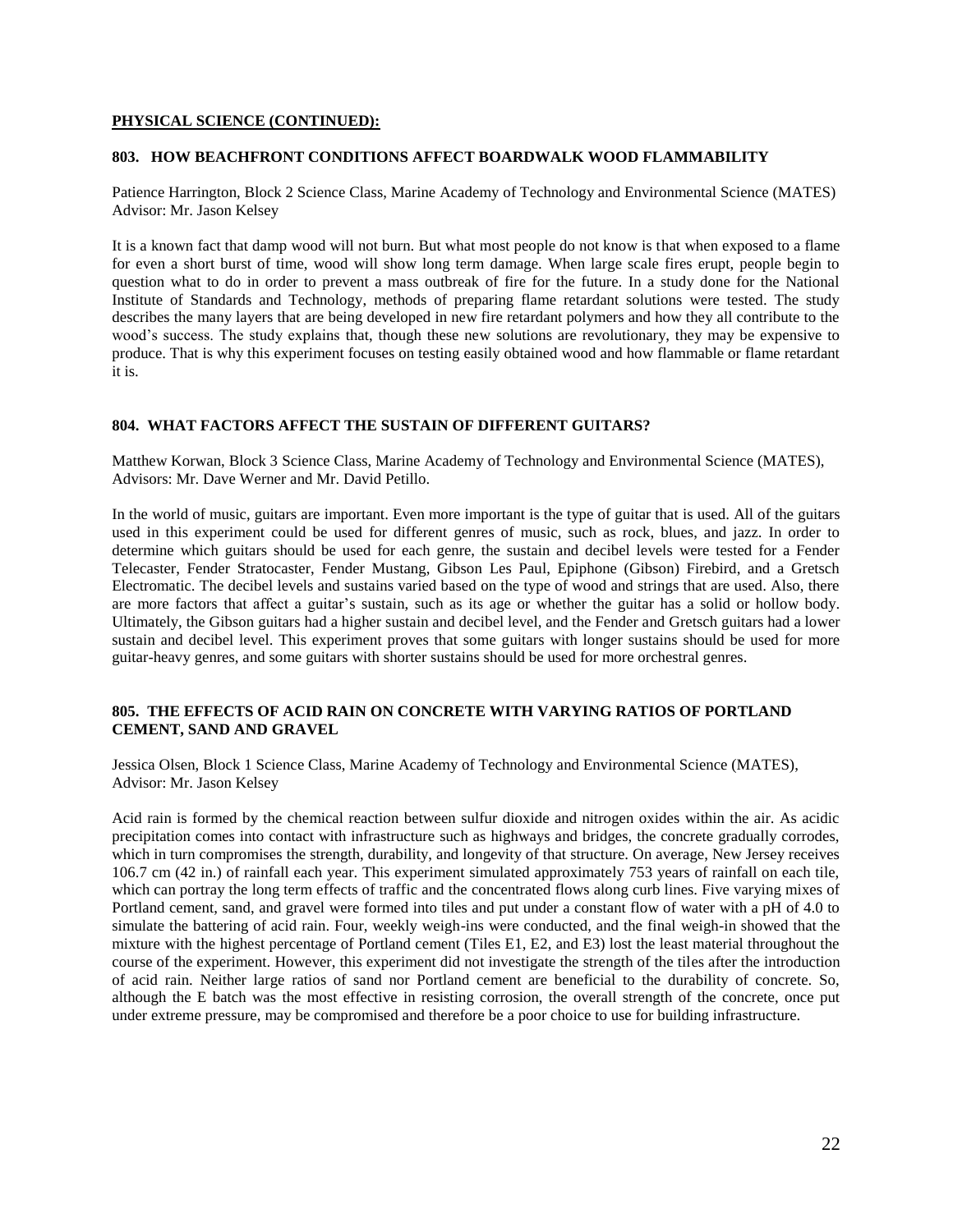### **PHYSICAL SCIENCE (CONTINUED):**

### **806. DO DIFFERENT SALINITIES OF WATER AFFECT MAGNETISM?**

Robbie Roettger, Block 3 Science Class, Marine Academy of Technology and Environmental Sciences (MATES), Advisors: Mr. David Werner and Dr. John Wnek

Magnets are essentially objects with opposing positively and negatively charged particles existing within the object, and this category includes all matter. Similar to gravity, magnetic forces are acting on us and the world around us constantly, and are present in all matter. However, these forces are sometimes miniscule in strength, and cannot be easily observed or observed at all in some objects (again, similar to gravity). Magnets interact with other magnets because the negatively charged ends of particles in one magnet are attracted by the positively charged ends of particles in another. The addition of salt (NaCl) to water creates a solution of somewhat charged particles as the salt and the water bond. Higher concentrations of salt result in a more charged solution, so would this affect magnets? Would placing two magnets in salt water result in a stronger or weaker magnetic force? Would the distance between these two magnets before they stuck to each other increase or decrease? To answer these questions, a five gallon bucket was used to lower a magnet attached to a rope into different salinities of water with another magnet at the bottom, and the rope length was measured after each test. The results of this study were inconclusive as to whether or not the salt water made any difference in the magnetic strength of the magnets.

### **807. THE CREATION OF BIOMASS/METHANE IN A SURBURBAN HOUSE**

Juan Salazar, Block 1 Science Class, Marine Academy of Technology and Environmental Science (MATES), Advisor: Mr. Jason Kelsey

Biomass and methane are really important parts to the present now and the near future, they are renewable resources that help full fill the demand of energy worldwide. This project was conducted to verify if the process that a selfsustaining farm undergoes to create biomass or methane could be reproduced in a suburban house. The initial idea was to see if methane could be created from some decomposing fruits and vegetables concealed in a container and then to burn it to see if there was methane. In the beginning the vessels were filled with air, which is mostly made out of Nitrogen an inert gas, so the vessels were basically 80% full of an inert gas, which would point the experiment in a direction of failure. From the data it was concluded that a gas or gases were being created since the pressure was rising in the vessel. When the gas was attempted to be lit it didn't light up, the gas would only displace the flame. The reason for this is because there was a higher concentration of nitrogen then the other gas created. In the end the experiment was successful in the fact that there was some gas created and that can be proven from other studies that show that methane and ethylene were some of the gases since they are byproducts of decomposition. The methane and the ethylene were just pressurized with the greater concentration of nitrogen that caused it to not be flammable.

### **SPORTS – PHYSIOLOGY AND FUNCTIONS:**

### **901. HEART-RATE COOLDOWN TIME COMPARISON BETWEEN ALTHLETES AND NON-ATHLETES**

Nikolas Decker, Block 4 Science Class, Marine Academy of Technology and Environmental Science (MATES), Advisor: Mr. Jason Kelsey

The heart is a muscle that can grow and adapt over time. Athletes are people who tend to work their heart often. This, in turn, makes them happier and healthier individuals. But, does a person's athletic ability have an effect on how well their heart adapts over time? To test this, initial heart-rates were taken for the athletes and non-athletes participating in the experiment. They were then asked to run on a treadmill for 3 minutes at 5 mph to get their heart rate up. Their post-exercise heart-rate was taken and they were then timed to see how long it would take to get back down to the initial heart-rate. The data was split into two major categories, athletes and non-athletes, and two subcategories, boys and girls. Athletic boys were found to have the lowest cooldown time. Athletic girls, Non-Athletic boys, and Non-Athletic girls followed respectively.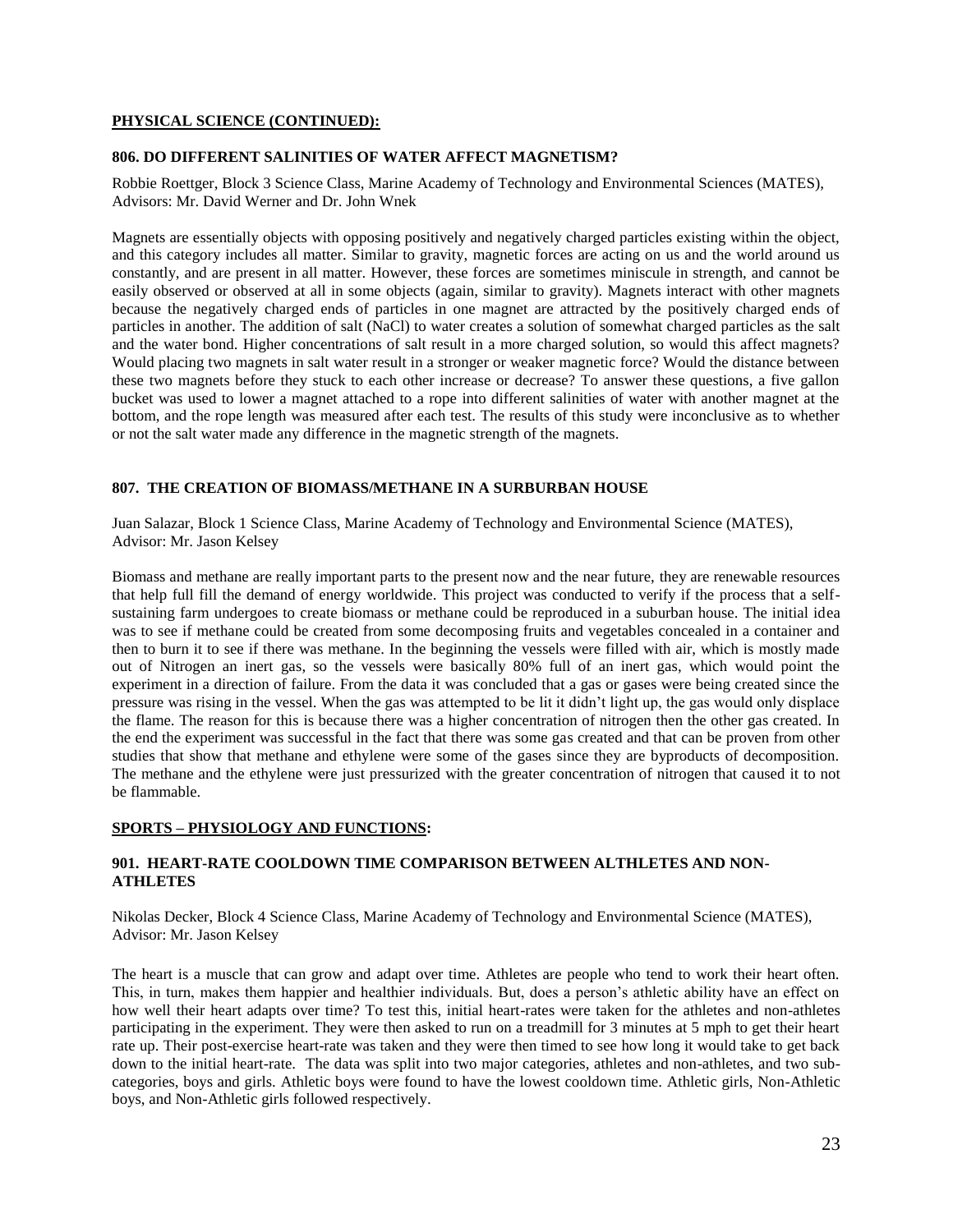### **SPORTS – PHYSIOLOGY AND FUNCTIONS (CONTINUED):**

### **902. EFFECT OF WEIGHT ON THE SPEED AND MOVEMENT OF A BASEBALL**

Damon Del Priore, Block 3 Science Class, Marine Academy of Technology and Environmental Science (MATES), Advisor: Mr. David Werner

The game of baseball is played every day without knowing the science behind how the game is working. The weight of a baseball (5oz) is a perfect weight for the use of the game, but the ball surely doesn't stay at that weight. As the weight changes, the game changes with it. The speed of the ball and the way it moves will be the biggest factor of the weighted ball. This can determine the difference between an out and a base-hit. The faster speed can make the ball jump of the bat farther and carry and the more weight can make the ball dull off the bat and not soar in the sky. It all depends on how the ball will be affected by the weight. Will the speeds change? Will the movement patterns of the ball be different? This study will hopefully lead to a solid conclusion on what changes to be worried about when you aren't in the normal playing conditions.

### **903. HOW DO COMPRESSION SLEEVES AFFECT THE SHOOTING PERCENTAGE OF BASKETBALL PLAYERS?**

Grant DiGrazio, Block 3 Science Class, Marine Academy of Technology and Environmental Science (MATES), Advisors: Mr. David Werner and Dr. John Wnek

Compression sleeves in basketball have become a popular, new trend in recent years. These compression sleeves have been very controversial among athletes, analytics, and students of the game. It was relatively unknown how the compression sleeve affected the shooting percentage of basketball players. To test the sleeve's effectiveness, an experiment was conducted, in which well experienced participants shot with and without the compression sleeve for three individual trials. For each trial, the participants shot from the free throw line, a 15 foot shot, 10 times. The results from the experiment did not conclusively show that a compression sleeve increased the performance and shooting percentage of the basketball players. In fact, the compression sleeve was not only ineffective, but also proved to be detrimental to most of the basketball players' shooting percentage. The conclusion was made that compression sleeves should not be worn in order for basketball players to achieve peak performance.

### **904. ARE CARBS OR PROTEIN THE KEY TO FAST SWIMMING?**

Anna Francisco, Block 3 Science Class, Marine Academy of Technology and Environmental Science (MATES), Advisor: Mr. Dave Werner

Carbohydrates and proteins are essential in an athlete's diet. This project was conducted to find if carbohydrates or protein are better to eat before a swim race. The hypothesis was that carbohydrates were more beneficial for optimal performance because they create glucose. On the morning of the first day of a swim meet, subjects were given a Balance protein bar to eat. On the second day of a swim meet, subjects were provided with a bagel to eat for breakfast. To determine how efficient each food was in helping the swimmer, the times swam in that meet were compared to the swimmer's personal best times before the meet. Results concluded that, though the day swimmers ate carbs they swam on average 2.13% slower, the swims were faster than the 2.70% slower proteins made the swimmers swim.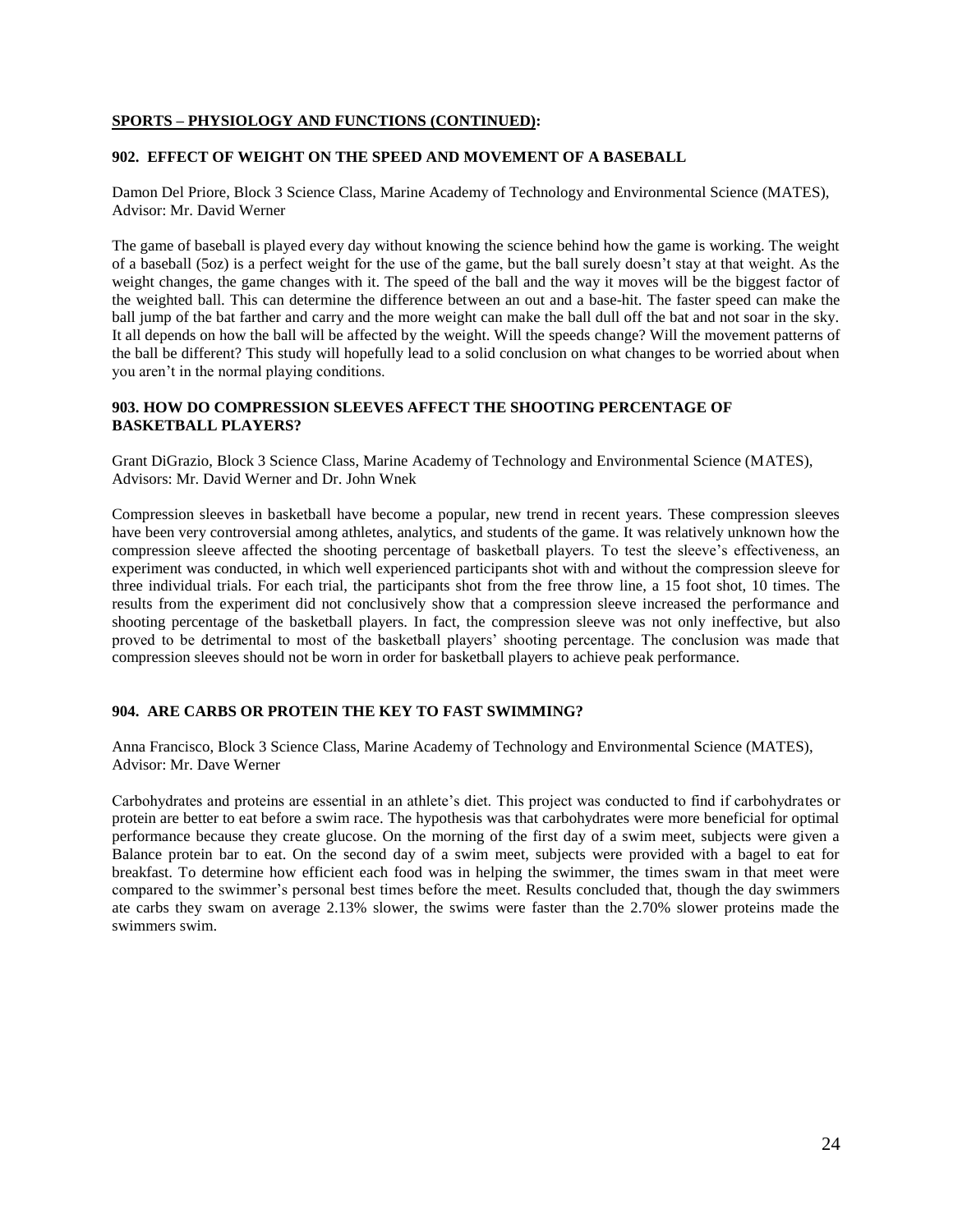### **SPORTS – PHYSIOLOGY AND FUNCTIONS (CONTINUED):**

### **905. IS THERE A DIFFERENCE BETWEEN THE HYPERVENOM PHELON FG AND MERCURIAL VAPOR IX FG CLEATS?**

E. Stephen Hudak, Block 3 Science Class, Marine Academy of Technology and Environmental Science (MATES), Advisor: Mr. Jason Kelsey

Soccer players want cleats that will make their skills superior to those of their opponents. This research experiment was conducted to determine if two of the most popular Nike cleats contribute to a difference in performance among players. The two cleats tested were the Hypervenom Phelon FG and the Mercurial Vapor IX FG. The testing conducted to determine if there was a performance difference included many in-game soccer situations. Four subjects were made to wear both pairs of cleats and participate in a number of tests. These tests included: a 20 yard linear run, a 21 yard zig-zag run, and an 18 yard shot on goal for which the speed of the kick was measured. Although the Hypervenoms did make the player run faster in both the linear and zig-zag tests, there was not a significant difference in the shot travel time. However, there was not a great enough statistic significant difference between the comparisons of the cleats' performances to determine that one was superior over the other. The Hypervenoms and Mercurials did not make a significant difference in the player's performance, but the Hypervenoms did outperform the Mercurials in the running speed tests. The shot travel times varied as certain participants kicked harder than others; shot location varied, and shot trajectory also varied. Thus, neither cleat helped excel shot travel speed.

### **906. MLB PARK FACTORS: HOW TO DETERMINE WHICH STADIUMS FAVOR PITCHERS AND HITTERS THE MOST**

Allie Immerso, Block 1 Science Class, Marine Academy of Technology and Environmental Science (MATES), Advisor: Dr. John Wnek

Every Major League Baseball (MLB) stadium has its own unique features, which causes players to perform differently at each stadium. Park factors based off of hits determine which stadiums are better for hitters, and which favor the pitcher. A park factor calculation that is greater than 1.000 means that the stadium is advantageous for the hitter, and a calculation that is less than 1.000 is beneficial to the pitcher. To determine which stadium is the best for a hitter, and which one is the best for a pitcher, park factors for each MLB stadium were collected over twelve years. Each stadium's overall average was calculated, and the most hitter and pitcher friendly stadiums were found. It was concluded that Coors Field in Denver, Colorado is the best ballpark for getting hits, and Petco Park in San Diego, California favors the pitcher the most. Coors Field had an average park factor of 1.186, and Petco Park had a park factor of 0.890.

### **907. HOW DO THE FORCES OF MALES AND FEMALES COMPARE TO EACH OTHER OVER DIFFERENT HIEGHTS IN HIGH JUMP?**

Hallie Lazaro, Block 1 Science Class, Marine Academy of Technology and Environmental Sciences (MATES), Advisors: Mr. Jason Kelsey and Dr. John Wnek

High Jump has been a field event in track for centuries. The technique for jumping over the bar has evolved throughout the years and eventually settled with the Fosbury-flop. It is considered the best and most efficient was to jump over the bar. The technique requires as fast run up and an explosive jump. This therefore causes the athlete to exert a lot of force. The study focused on the amount of force exerted between the two genders at different heights. The force was calculated by measuring the final ground contact in seconds as an athlete runs in to jump over several heights. The study showed an average final ground contact time for each gender, this was used to calculate the force. The results suggest that males exert more force that females when going over the same height. This could be because the final ground contact time for the males was faster, indicating a faster run in. Males are also heavier and have a higher muscle mass, even though muscle mass was not accounted in this study, than females. Females exerted less force because they are lighter and have a slower final ground contact. This study could guide athletes to how fast they should run in and how strong their final jump should be in high jump.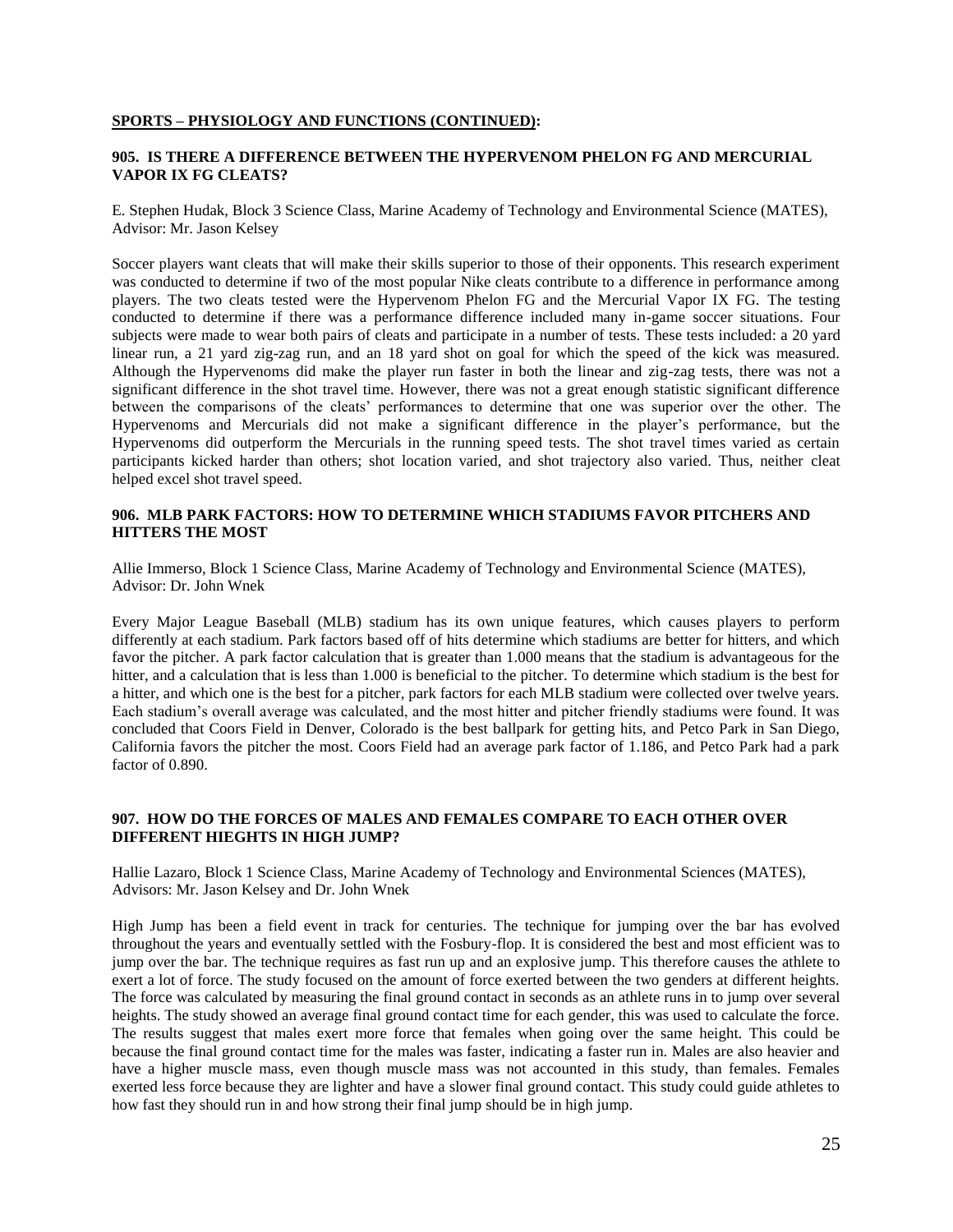### **SPORTS – PHYSIOLOGY AND FUNCTIONS (CONTINUED):**

### **908. BEST ANGLES FOR SOCCER PLAYERS TO SHOOT FROM**

Olivia Montanha, Block 3 Science Class, Marine Academy of Technology and Environmental Science (MATES), Advisor: Mr. Dave Werner

Soccer is a very popular, internationally-known sport. In order to win the game, a ball must be shot into a net. There are many different angles that the ball can be shot from, but there are a main 5. A 0° angle is straight in front of the goal. It is the most direct angle and therefore the easiest to score from and has the highest scoring percentage. The two 45° angles are from the middle of the goal and can be drawn as lines through the top corners of the penalty box. These angles are moderately easy to score from and have about a 50% success rate. The most difficult angles to shoot from are the 90° angles. These are directly on the end line on each side of the goal. In order to score from these angles it takes a large amount of skill; the ball must be curved out and around the near post. Clearly displayed, the most ideal angle for a soccer player to shoot from is a  $0^{\circ}$  angle.

### **909. THE EFFECTS OF THE LENGTH OF WARM-UP ON A SWIMMER'S PERFORMANCE**

Alexandria Raab, Block1 Science Class, Marine Academy of Technology and Environmental Science (MATES), Advisor: Mr. Jason Kelsey

The term warm-up refers to the physical activity that is performed before a meet, game, etc. to prevent injury and to ready the body for intense physical activity. Warm-ups are very important and finding the right distance of a warmup is key; swimmers do not want to be too tired before their race from an extremely long warm-up, but they do not want to have too short of a warm-up and feel unprepared for their race. This study was conducted during the fall of 2013 at The Atlantic Club in Manasquan, New Jersey, to determine whether a shorter warm-up or longer warm-up enhances a swimmer's performance more; evaluating the females' times, males' times, and the two types of warmups overall. The results of this study suggest that there is a correlation between long and short warm-ups, a correlation between male long and short warm-ups, and a correlation between female long and short warm-ups. This study's results helped this particular group of swimmers decide which length of warm-up enhanced their performance more and could be used as a model for other swim teams.

### **ZOOLOGY:**

### **1101. WHAT KINDS OF SOUNDS DO FISH HAVE THE GREATEST REACTION TO?**

Nicole Crockett, Block 4 Chemistry, Marine Academy of Technology and Environmental Science (MATES) Advisors: Mr. David Werner and Dr. John Wnek

A fish uses their otoliths and their lateral lines to hear sounds underwater. The objective of this experiment is to find out what kinds of sounds fish react to the most while they are underwater. It is hypothesized that fish can hear lower noises better underwater. Fifteen different mummichogs (*Fundulus heteroclitus*) were put into a small tank. Sounds with frequencies ranging from 20 to 1000 Hz were played in the tank. All of the fish moved faster when high pitched noises were played. In addition, as the frequency increased, there was a greater variation of reactions. Sharks and other cartilaginous fishes have no swim bladder, and can only hear low pitched noises. The mummichog has a swim bladder; they have a greater range of hearing, and also hear high pitched noises easily.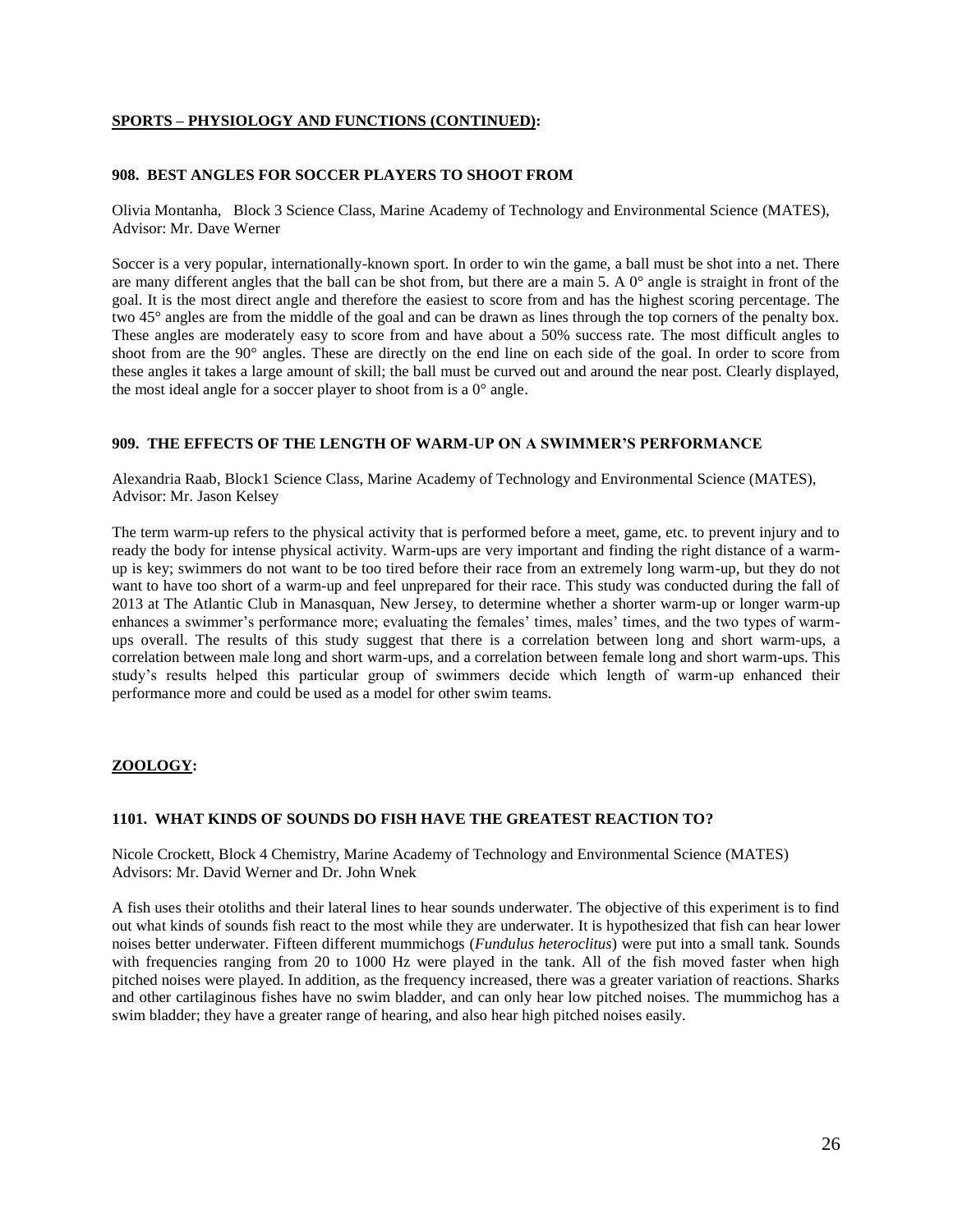### **ZOOLOGY (CONTINUED):**

### **1102. BIRDS ATTRACTION TO COLOR?**

Reno D'Agostini, Block 3 Science Class, Marine Academy of Technology and Environmental Sciences (MATES), Advisors: Mr. Jason Kelsey and Dr. John Wnek

Birds of all sorts are known to have better eyesight than any human ever known. This is because unlike humans birds have tetra-chromatic vision, which means that birds can see in a fourth spectrum of light. This type of vision is otherwise known as ultraviolet sight. Ultraviolet sight gets the name because instead of being able to see "visible colors" that are red, blue, and green, birds of all sorts can see violet light as well as the other colors. The real question; however, is how does being able to see a fourth spectrum of light affect the birds' natural habits such as eating? To experiment with these two bird feeders were painted two different colors one green, and the other yellow. The two bird feeders were then hung in similar conditions on a porch like environment. The experiment consisted of attempting to observe whether the birds were attracted to a deep green, or a very vibrant yellow. The results of this experiment show that the birds were in fact more attracted to the green bird feeder, and were least attracted to the yellow bird feeder. This study can further lead into the study of ultraviolet vision and the study of bird's behavior all together.

### **1103. HOW DOES SALINITY AFFECT THE REGENERATION OF SEA STARS?**

Clayton Mann, Block 4 Science Class, Marine Academy of Technology and Environmental Science (MATES), Advisor: Mr. Werner and Dr. Wnek

Sea stars are able to regenerate lost parts of their bodies, allowing arms and limbs to be lost and regenerated over time. Sea stars can regenerate, this is a known fact, but does the salinity of the water which the sea stars are in have any effect on the rates at which they regenerate? To come to a conclusion, sea stars were brought into small (3 gallon) tanks and acclimated to a certain salinity. There were three sea stars (*Asterias forbesi* and *Protoreaster nodosus*), each put into a tank with a different salinity, the first tank with around 10 ppt salinity, the second with around 25 ppt salinity and the third with around 41 ppt salinity. From here, the sea stars each had a limb amputated up to the central disk of the star. After a couple days, all three were deceased. The experiment was attempted again with *Protoreaster nodosus* instead of *Asterias forbesi*. Again, within days, all of the sea stars were deceased. Because of this, no conclusion could be reached.

### **1104. HOW DOES ELECTROFISHING IMPACT THE SMALLER FISH SPECIES?**

Justin Reuter, Block 1 Science Class, Marine Academy of Technology and Environmental Science (MATES), Advisors: Mr. David Werner and Dr. John Wnek

Electrofishing is a common and effective method for sampling and monitoring populations of fish in streams and lakes, as well as relocating fish populations when necessary. Electrofishing uses controlled electricity in water to shock fish and immobilize them in order to easily catch them. It is a relatively harmless process if used appropriately, but numerous studies have investigated the potential harmful effects of electrofishing on targeted species. However, few studies have explored the possibility of injuring or killing the smaller fish that may not be targeted by electrofishers. In this study, a wide range of previously performed research was utilized, along with field experience from a principle fisheries biologist from the New Jersey Division of Fish and Wildlife, to correlate fish size and the probability of injury or mortality from electrofishing. The results of this research explained how size is a key factor, and also explained how smaller fish are less susceptible to electric shock. It was also noted that total power transferred to the fish increased with fish size. This shows that electrofishing would probably not put the smaller fish species at risk, at the commonly used electrofishing settings.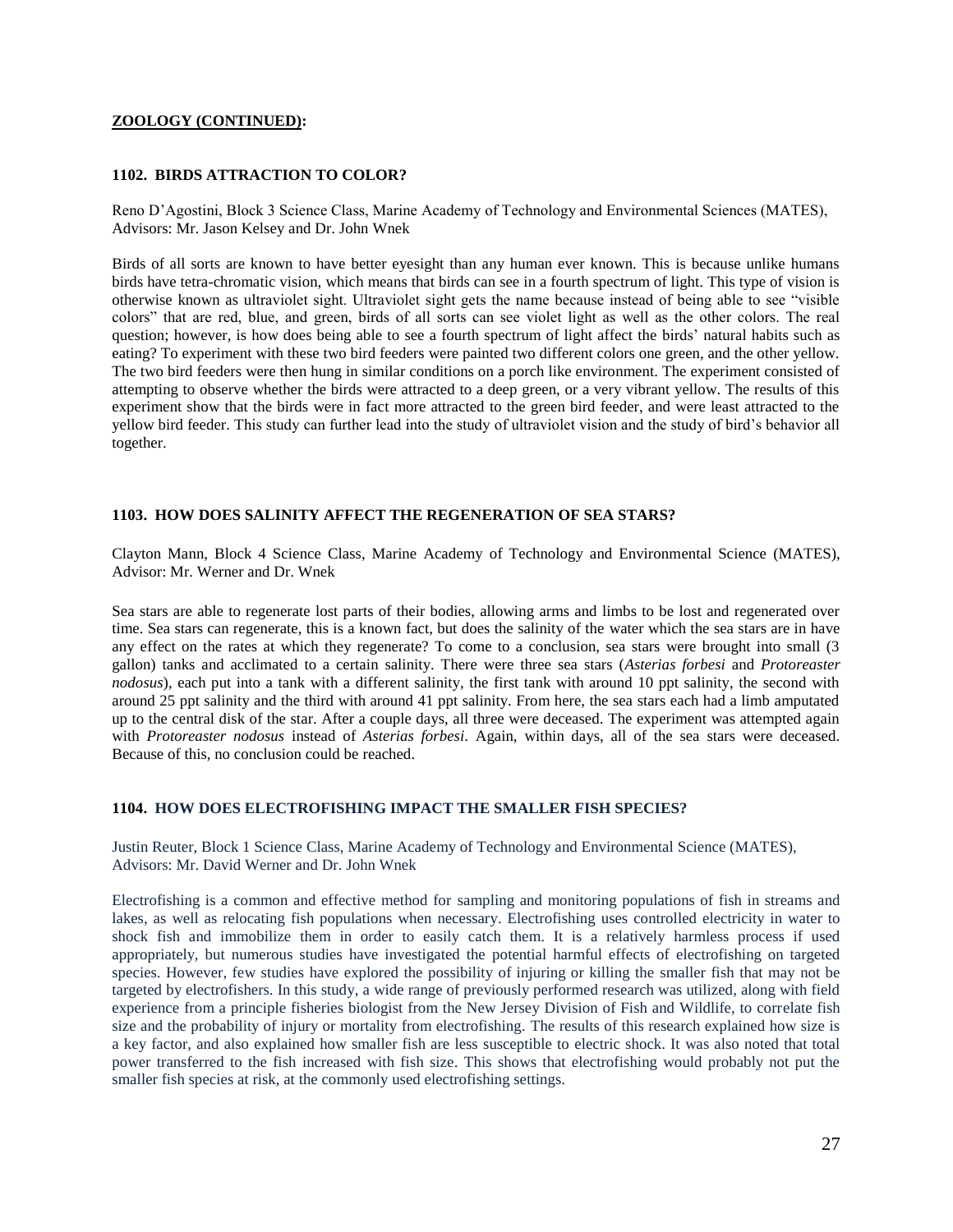### **ZOOLOGY (CONTINUED):**

### **1105. WILL EARTHWORMS IMPROVE FERTILITY OF HURRICANE SANDY SOIL?**

Molly Robinson, Block 1 Science Class, Marine Academy of Technology and Environmental Science (MATES), Advisor: Dr. John Wnek

Hurricane Sandy was a tragedy that upset the balance of the ecosystem. Along with ruined habitats for animals and people alike, soil was displaced and contaminated with debris. To improve fertility, earthworms were placed in the soil to see if they would have an effect. 12 worms were placed in 3 buckets of Hurricane Sandy soil and 1 bucket of control soil. Over the course of 5 weeks, the change in the fertility was observed. Contrary to the hypothesis, the conditions of the soil did not improve. The nitrogen, phosphorus, potash, and pH levels stayed mostly consistent. The worms in buckets 1 and 2 were all dead within the first 2 weeks. The worms in bucket 3 were dead within 4 weeks. In the control, the fertility of the soil did improve and all worms lived. Some factors that could have influenced this outcome are the salinity of the soil and the composition of the soil. Too much salt from the bay water could have caused the worms to die and unknown substances that the floodwaters washed into the ground also could have caused the death of the worms.

### **1106. WHAT IS THE EFFECT OF WATER TEMPERATURE ON CLAM BURROWING BEHAVIOR?**

Olivia Schailey, Block 1 Science Class, Marine Academy of Technology and Environmental Sciences (MATES), Advisors: Mr. David Werner and Dr. John Wnek

Quahogs (*Mercenaria mercenaria*) are farmed and gathered all along the U.S. east coast annually. Clamming is a million dollar industry with so little knowledge on how they behave. It is known how most clams use an internal structure called a foot to dig under the sand, but there is limited knowledge on how they act after they are underneath the surface. Most people know when clamming a relative idea of how far they have to dig down looking for the clams before moving on to the next spot, although this project is aiming to determine further knowledge on just how accurate these speculations are. It is hypothesized according to previous knowledge and common sense that the clams would burrow deepest under the sand resembling hibernation in the cold temperatures. The experiment divided clams into groups of 50 and had each group experience a different temperature resembling the winter, fall, and summer temperatures. This was done three times. It was difficult to determine if the clams would respond normally to being in a contained environment, and if they did how accurate these results may be. The results were gathered every five days and were analyzed. Each experiment showed that when the clams were placed in the warmest water tank they burrowed deeper underneath the sand than in the colder tanks.

### **GRADE 10 PROJECTS:**

### **1201. WHICH IS MORE EFFECTIVE: TRADITIONAL CHEMICAL CLEANING PRODUCTS OR HOMEMADE NATURAL PRODUCTS?**

Helene Brochon, Block 3 Science Class, Marine Academy of Technology and Environmental Science (MATES), Advisor: Mr. Jason Kelsey

A certain issue that has been mildly disputed in the past few years is what type of cleaning product to use within your household. Some say that traditional store-bought cleaners are more effective for killing more bacteria. However, others say that these store-bought cleaners are harmful to the environment and to your house, and that a natural homemade alternative is much safer for a common household. It's obvious that the homemade product is healthier to the environment, but which is more effective in killing bacteria? To test this, multiple samples of bacteria were taken from a household kitchen sink and cultured in petri dishes. Half of these bacteria colonies were then sprayed with a natural homemade cleaner consisting of vinegar, and the other half were sprayed with Windex. The amount of bacteria colonies killed will be recorded and analyzed to determine which cleaning product is more effective in killing bacteria.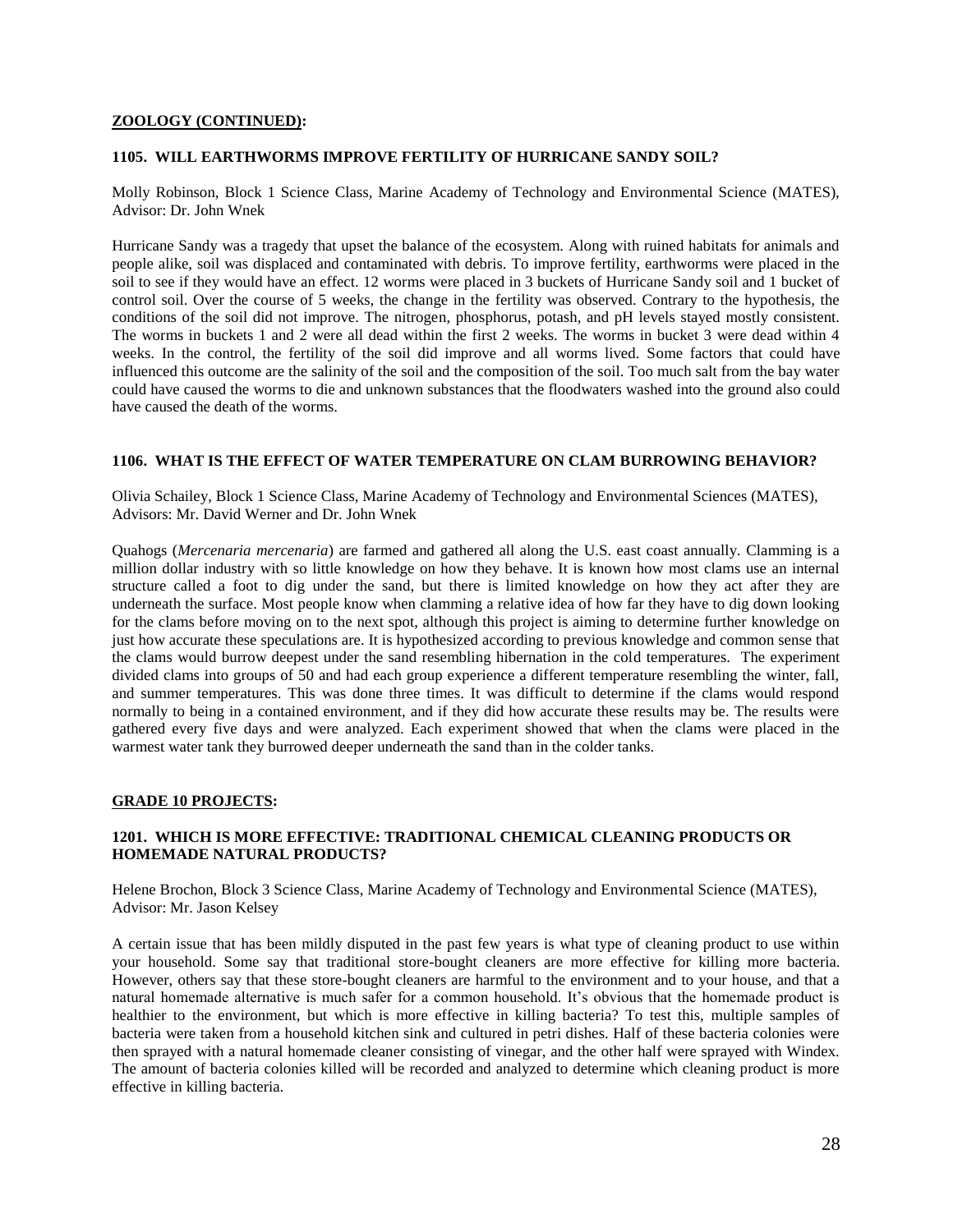### **GRADE 10 PROJECTS (CONTINUED):**

### **1202. WHAT LIES WITHIN THE UNCANNY VALLEY?**

Charles Capone-Buchanan, Block 1 Science Class, Marine Academy of Technology and Environmental Science (MATES), Advisor: Mr. Jason Kelsey

In robotics and CGI there lays two theoretical "mountains"; on one mountain there is a robot or CGI that looks exactly like a human and another mountain where a robot or CGI may be recognized as humanoid, but is never mistaken for an actual person. In-between these mountains lies a theoretical "valley" where a robot or CGI looks and can sometimes be mistaken for a human but does not meet all the requirements to be a "human" in a person's mind and as a result appears unnerving; the uncanny valley. The question is, however, are the images that fall into this valley actually unsettling to everyone or does the "creepiness" depend on the person and his/her perspective on what creepiness and human-likeness is. To test this, ten individuals where shown images, that supposedly fell into the uncanny valley, and where asked how humanlike and unsettling the images where. According to the results, the ten individuals showed inconsistent results amongst each other; however ratings between each of their own pictures showed a significant patterns and consistency.

### **1203. ANALYSIS OF ESTUARINE SPECIES IN BARNEGAT BAY WITHIN DEVELOPED AND NON-DEVELOPED HABITATS**

Matthew Dixon, Block 2 Science Class, Marine Academy of Technology and Environmental Science (MATES), Advisor: Mr. Dave Werner

Greater species diversity ensures natural sustainability for all life forms. Within estuaries, like Barnegat Bay, there are increased anthropogenic impacts including urban runoff, excess nutrient inputs and direct loss of habitat. Estuarine habitats are crucial to the survival of species as it has a nursery function. The question is "do these impacts cause a change in pH, water temperatures and salt values in developed areas versus non-developed areas?" Is the biodiversity of species in Barnegat Bay affected by changes in these factors? A sampling location in a developed area and undeveloped area was analyzed for biodiversity of species, water temperature, pH and salinity throughout the months of September and October 2014 during incoming tidal events. Species were collected using a standard seine net. A Jaccard's Index was calculated to determine similarity of species in disturbed versus non-disturbed areas. As the water temperature decreased through the seasonal change the species biodiversity was reduced. The developed area also resulted in lower species diversity. This study will provide better insight into species that can be considered "habitat generalists" which will have important implications for possible, future species dominance in Barnegat Bay.

### **1204. EFFECTS OF AGE AND GENDER ON COLOR ATTRACTION**

Joshua Greenberg, Block 1 Science Class, Marine Academy of Technology and Environmental Science (MATES), Advisor: Mr. Jason Kelsey

This experiment was completed in order to ascertain which colors give off the most attraction and pull the most attention to the eye. In order to pursue this experiment, it should be tackled in a survey-like manner. The way to do this is: to prepare a variety of colors for the respondents to the survey, place each respondent in front of these colors, and see which color each person looks at first. It is necessary to collect the data for gender, age, and color picked for each person that is surveyed. This will tell you how genders and ages have an effect on how all of the participants are attracted to different colors, and to what colors draw their attention. A difficulty to consider is where the colors are placed when the survey is taken because the person may pick the color sitting right in front of them. To avoid this, the colors could always be placed in a random order, preventing bias. I anticipate for this experiment to produce favorable results, and also results that indicate only a few colors as most eye-catching. In the end, I hope to be able

to explain which colors are most attractive, and why these colors are most attractive.